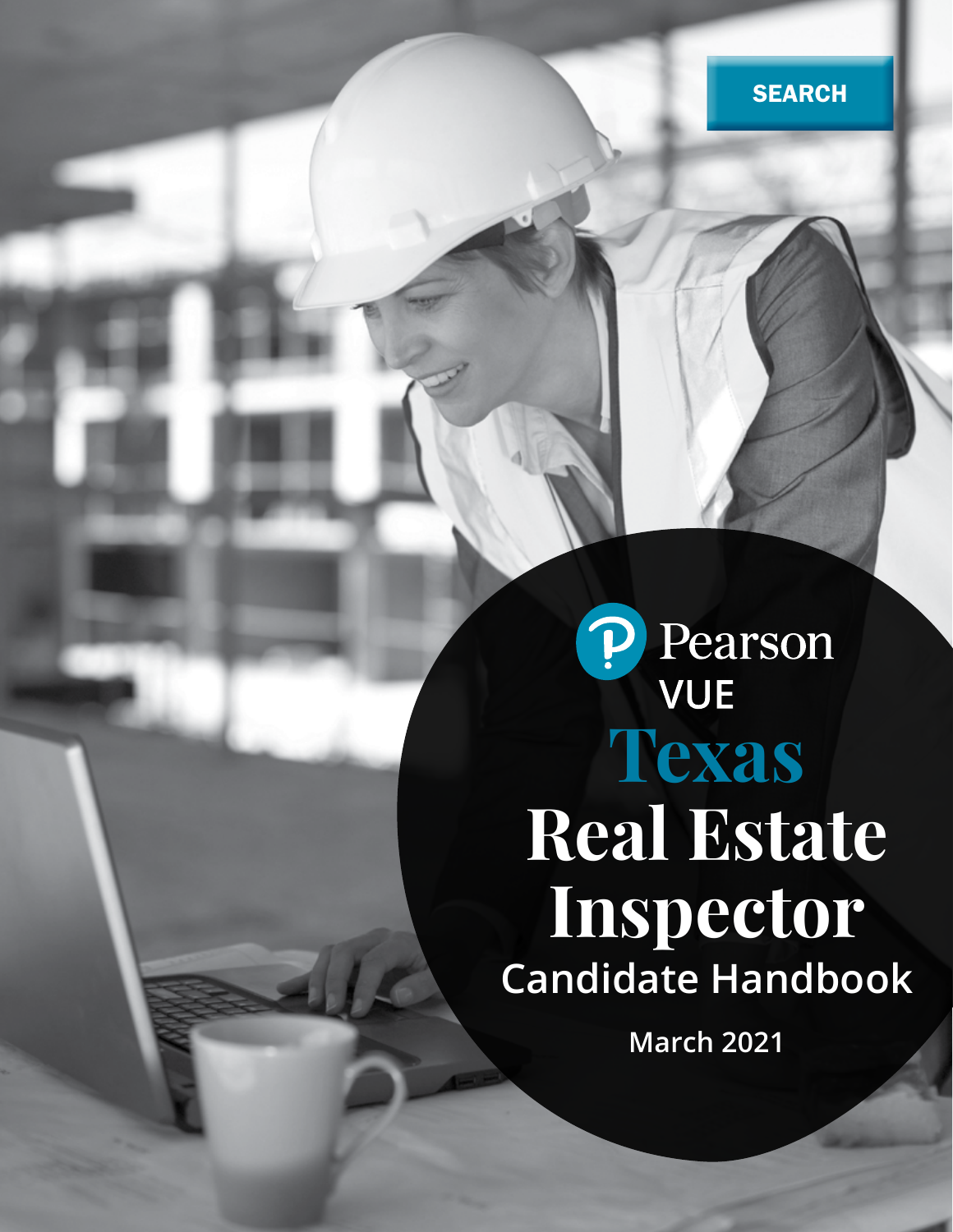#### STATE LICENSING INFORMATION

Candidates may contact the Texas Real Estate Commission with questions about obtaining or maintaining a license after the examination has been passed.

#### Texas Real Estate Commission

*Stephen F. Austin Building* 1700 N. Congress Ave., Suite 400 Austin, TX 78701

Phone

(512) 936-3000

**Website** 

www.trec.texas.gov

#### EXAMINATION INFORMATION

Candidates may contact Pearson VUE with questions about this handbook or about an upcoming examination.

#### Pearson VUE Texas Real Estate

5601 Green Valley Drive Bloomington, MN 55437

> Phone (800) 997-1248

# Email

pearsonvuecustomerservice@pearson.com

**Website** www.pearsonvue.com

# QUICK REFERENCE

# RESERVATIONS

# Before making an exam reservation

Candidates should thoroughly review this handbook, which contains examination content outlines and important information regarding eligibility and the examination and licensing application process.

## MAKE AN EXAM RESERVATION

# Making an exam reservation

Candidates may make a reservation by either visiting www.pearsonvue.com or calling Pearson VUE.

Candidates should make a reservation online at least twenty-four (24) hours before the desired examination date. **Walk-in examinations are not available.**

# SCHEDULES & FEES

## Test centers

A list of test centers appears on the back cover of this handbook. Candidates should contact Pearson VUE to confirm specific locations and schedules.

#### Exam fees

The examination fee (*for exact fees, see chart on page 4*) must be paid at the time of reservation by credit card, debit card, or voucher. **Payment will not be accepted at the test center. Examination fees are non-refundable and non-transferable.**

#### Fingerprinting Services

Fingerprinting services are available at MorphoTrust USA™ as detailed on page 3. See page 2 for fingerprinting and criminal history requirements.

#### EXAM DAY

#### What to bring to the exam

Candidates should bring to the examination proper identification and other materials as dictated by the state licensing agency. A complete list appears in *What to Bring* (page 6).

#### Exam procedures

Candidates should report to the test center at least thirty (30) minutes before the examination begins. Exam times will vary (please see page 4 for more information). Each candidate will leave the test center with an official score report in hand.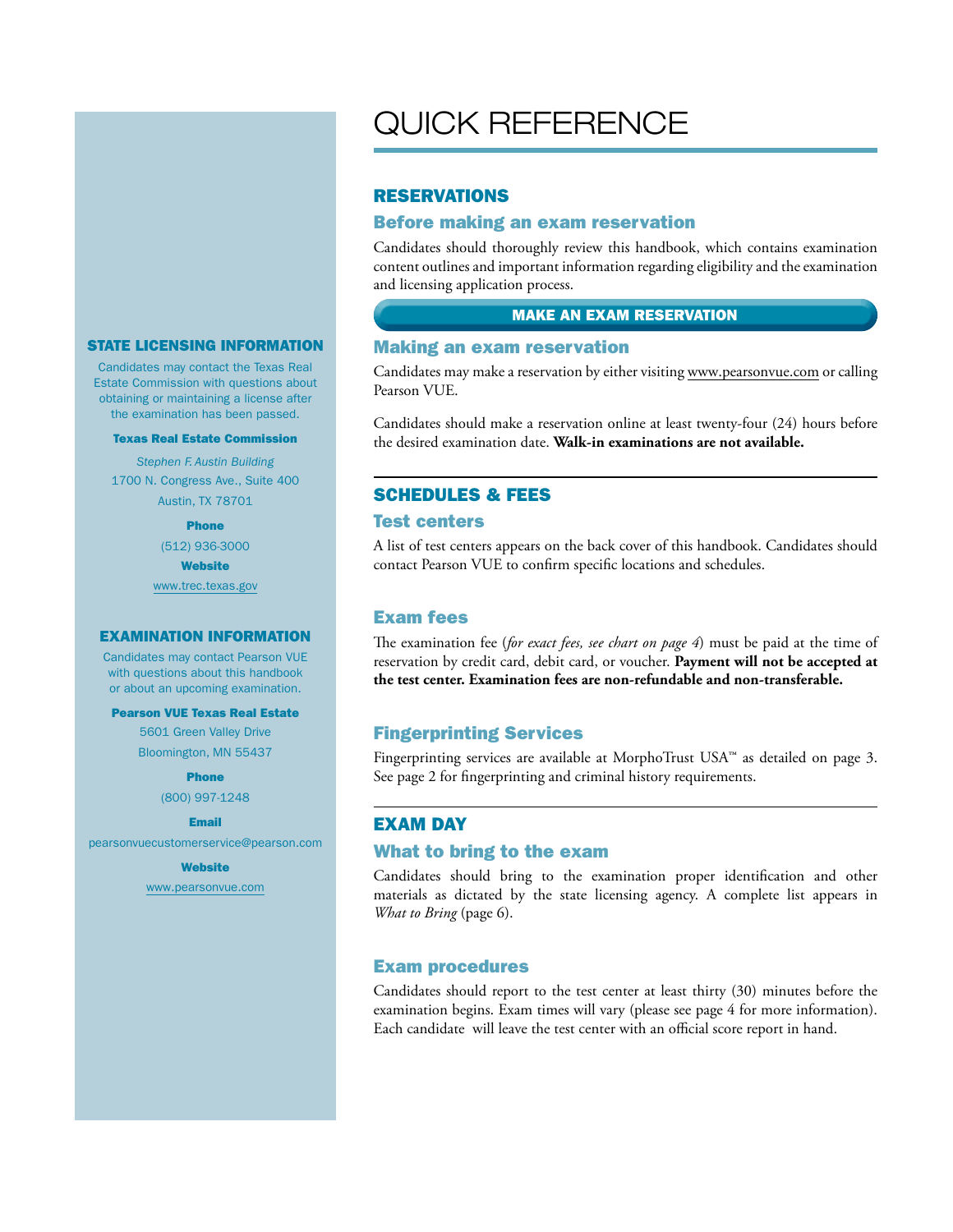# TABLE OF CONTENTS

# QUICK REFERENCE...................... inside front cover

INTRODUCTION ........................................................ 1 Contact Information............................................... 1 The Licensure Process .......................................... 1 Practice Tests......................................................... 1

#### STATE LICENSING REQUIREMENTS....................... 2

| Applying for a Real Estate Inspector    |  |
|-----------------------------------------|--|
| <b>Fingerprint and Criminal History</b> |  |

# RESERVATIONS......................................................... 3

| Available Exams, Time Allotted and Fees  4 |  |
|--------------------------------------------|--|
|                                            |  |
|                                            |  |
|                                            |  |
|                                            |  |
|                                            |  |

| Pearson VUE Test Center Policies 8 |  |
|------------------------------------|--|

# SAMPLE TEST QUESTIONS ................................... 10

#### Content of the content CONTENT OUTLINES

| <b>National Home Inspectors</b>                      |                                          |  |  |  |
|------------------------------------------------------|------------------------------------------|--|--|--|
|                                                      | Content Outline Content Outlines page 01 |  |  |  |
| <b>Texas State Law Content Outline for Inspector</b> |                                          |  |  |  |
|                                                      | Examinations Content Outlines page 07    |  |  |  |

#### APPENDIX

Duplicate Score Request Form..............................back of handbook

#### GENERAL INFORMATION.........................back cover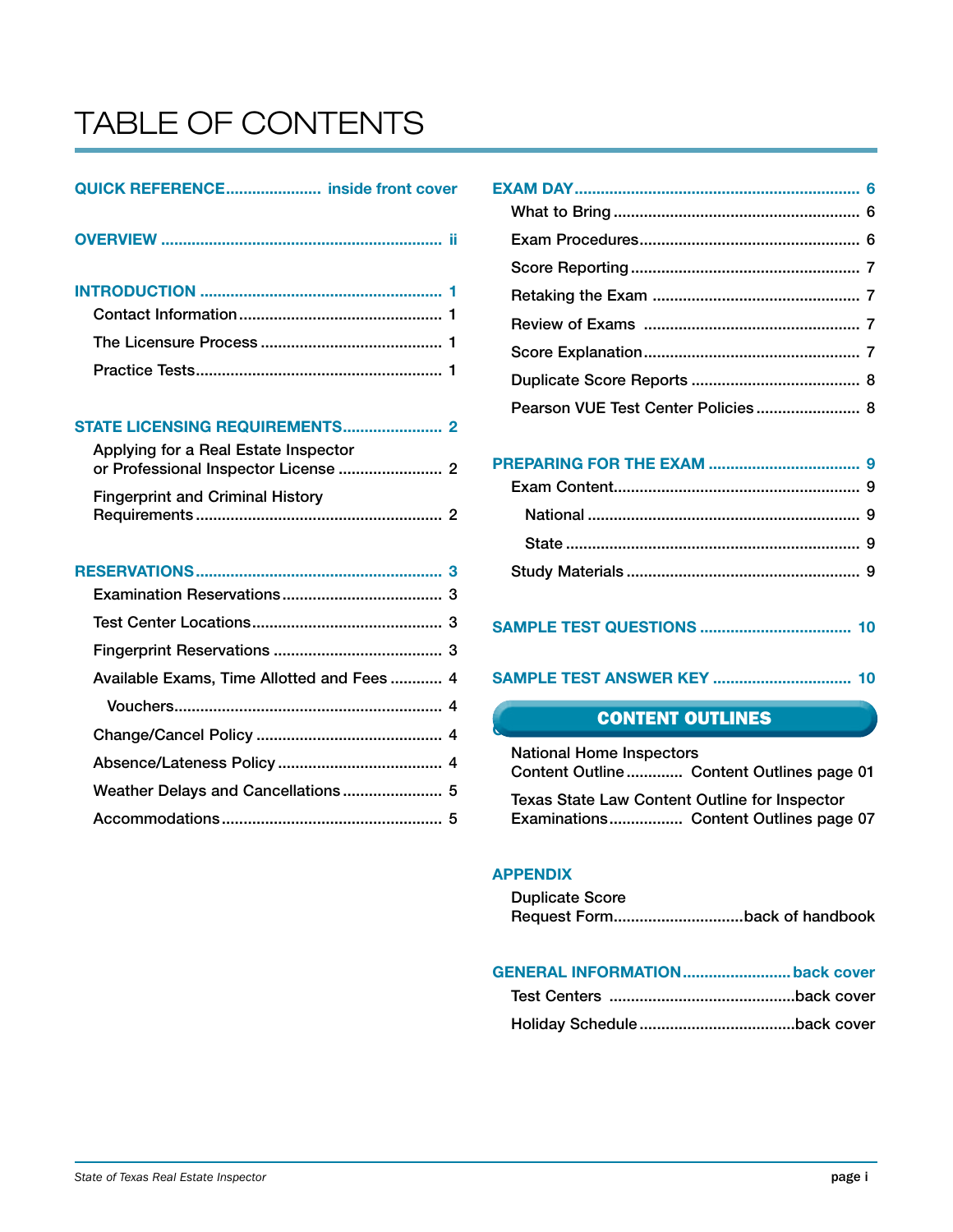# OVERVIEW

# The candidate handbook is a useful tool in preparing for an examination.

It is highly recommended that the Texas Real Estate Inspector Candidate Handbook be reviewed, with special attention given to the content outlines, before taking the examination. (*Content outlines begin on Content Outlines page 01 of this handbook.*)

# CONTENT OUTLINES

#### Individuals who wish to obtain a real estate inspector license in the state of Texas must:

#### **1. Apply for a license.**

Before taking an examination, candidates must complete applicable prelicensing education and file a professional inspector or real estate inspector application with the Texas Real Estate Commission (TREC). When the application requirements are met, TREC will send candidates an eligibility letter which includes an ID number that candidates will need to register to take the examination. *(See page 2 for additional details.)*

#### **2. Make a reservation and pay the examination fee.**

Make a reservation either by phone or online with Pearson VUE for the examination. (*See page 3.*)

#### **3. Go to the test center.**

Go to the test center on the day of the examination, bringing all required materials. (*See page 6.*)

#### **4. Get fingerprinted.**

Go to the designated fingerprint site at the appointed day/time, bringing all required materials. (*See page 3 of handbook.*)

*Copyright © 2021 Pearson Education, Inc. or its affiliate(s). All Rights Reserved. Pubs\_Orders@pearson.com*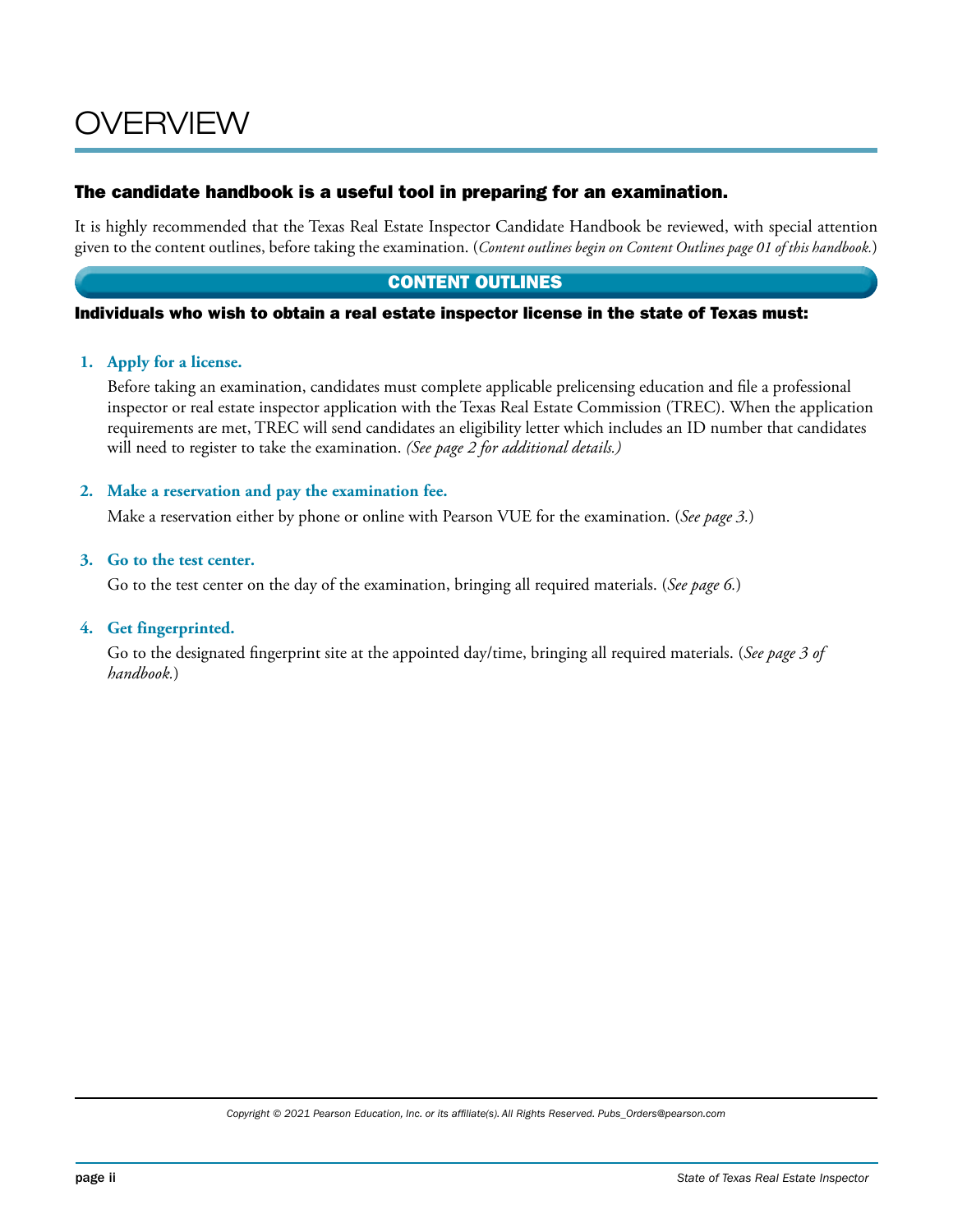# **INTRODUCTION**

# CONTACT INFORMATION

Candidates may contact Pearson VUE with questions about this handbook or an examination.

| <b>Pearson VUE/Texas Real Estate Inspector</b><br>5601 Green Valley Dr., Bloomington, MN 55437                            |  |  |  |  |
|---------------------------------------------------------------------------------------------------------------------------|--|--|--|--|
| <b>Email:</b> pearsonvuecustomerservice@pearson.com<br><b>Phone:</b> (800) 997-1248<br><b>Website:</b> www.pearsonvue.com |  |  |  |  |

Live Chat is available to address your support inquiries and is the quickest way to reach a customer service agent. It's available from 8:00 AM through 5:00 PM Central Time, Monday through Friday, subject to change during locally designated holidays.

Please visit www.pearsonvue.com/tx/inspectors/contact for further information.

# LIVE CHAT INFORMATION

Candidates may contact the Texas Real Estate Commission with questions about obtaining or maintaining a license.

| <b>Texas Real Estate Commission</b><br><b>Stephen F. Austin Building</b><br>1700 N. Congress Ave. Suite 400, Austin, TX 78701 |  |                              |                                |  |
|-------------------------------------------------------------------------------------------------------------------------------|--|------------------------------|--------------------------------|--|
| <b>Phone:</b> (512) 936-3000<br><b>Website:</b> www.trec.texas.gov                                                            |  |                              |                                |  |
| For Digital Fingerprints contact MorphoTrust for verification.<br>MorphoTrust. USA <sup>™</sup>                               |  |                              |                                |  |
| <b>hours:</b> Monday - Friday, 8 AM - 5 PM Central Time                                                                       |  | <b>Phone:</b> (888) 467-2080 | <b>TDD/TTY:</b> (877) 219-0199 |  |

# THE LICENSURE PROCESS

Licensure is the process by which an agency of state government or other jurisdiction grants permission to individuals to engage in the practice of, and prohibits all others from legally practicing, a particular profession, vocation, or occupation. By ensuring a minimum level of competence, the licensure process protects the general public. The state regulatory agency is responsible for establishing the acceptable level of safe practice and for determining whether an individual meets that standard.

The Texas Real Estate Commission (TREC) has retained the services of Pearson VUE to develop and administer its professional inspector and real estate inspector examination program. Pearson VUE is a leading provider of assessment services to regulatory agencies and national associations.

# PRACTICE TESTS

Practice tests are offered exclusively online at www.pearsonvue.com, giving candidates even more opportunity to succeed on real estate inspector examinations. Our practice tests will not only help prepare candidates for the types of questions they will see on the licensure exams but also familiarize them with taking computer-based examinations. However, taking a practice test does not guarantee a positive outcome on the actual examination.

Practice tests contain questions developed by subject matter experts using concepts found in the national licensure examination. The tests closely reflect the format of the real licensure examination, can be scored instantly, and provide immediate feedback to help candidates identify correct and incorrect answers. Candidates can purchase practice tests anytime at www.pearsonvue.com.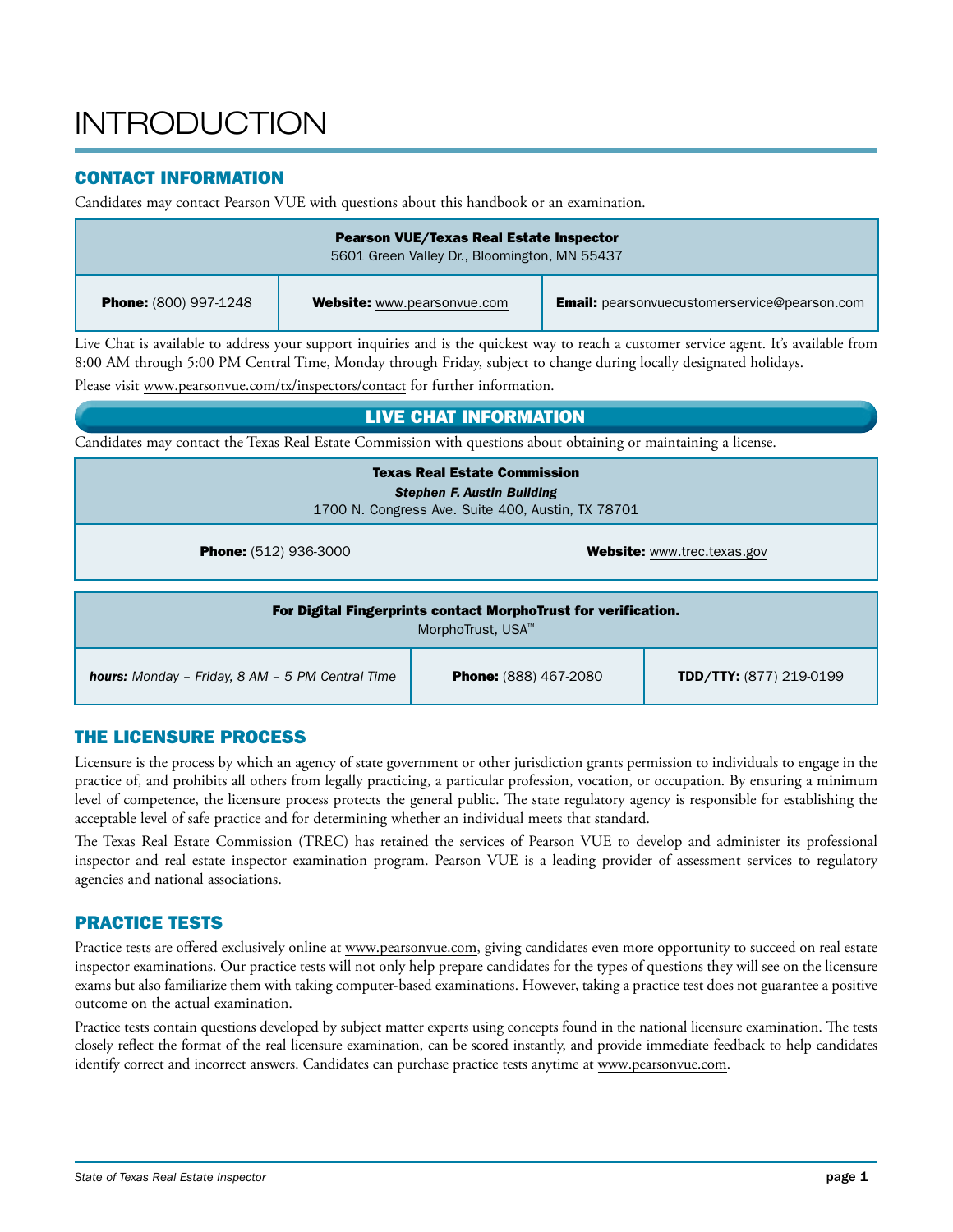# STATE LICENSING REQUIREMENTS

The Texas Real Estate Commission has established the requirements for qualification for a real estate inspector or professional inspector license. Applicants should read this candidate handbook, and any other information provided by the Texas Real Estate Commission before making a reservation for any licensing examination. Applicants must meet all education and experience requirements if applicable and receive an eligibility letter from TREC before they make an examination reservation.

# APPLYING FOR A REAL ESTATE INSPECTOR OR PROFESSIONAL INSPECTOR LICENSE

The Texas Real Estate Commission has established the requirements for qualification for a professional inspector and a real estate inspector license. If you have filed an application and met TREC's qualifications, you have one year from the date the application was filed to pass your examinations. If you fail an examination three times you will be unable to retest on the application or submit a new application until you complete additional qualifying inspector education. Should you fail an exam three times please contact TREC at documents@trec.texas.gov for guidance regarding the additional education requirement.

# FINGERPRINT AND CRIMINAL HISTORY REQUIREMENTS

Pursuant to §1101.3521 of the Texas Real Estate License Act, any person applying for a real estate inspector or professional inspector license must be fingerprinted specifically for TREC and pass a background history check before a license will issue.

**When you pass the examination, your license will not issue until TREC receives your criminal history report from the DPS and the FBI and clears your background history check. TREC encourages applicants to use the electronic fingerprinting process. Electronic fingerprinting is fast and accurate, and in most cases will avoid potential delays in the processing of applications.**

All fingerprints taken for **TREC** at MorphoTrust locations are electronically transmitted to the DPS and the FBI for criminal history background checks. A fingerprint processing fee of is required to cover the cost of the criminal history reports.

### Electronic fingerprinting

When you have received your exam eligibility letter from TREC you may schedule a fingerprint appointment through MorphoTrust. You will need the TREC ID number from the eligibility letter when making your appointment.

The exam reservation must be made by following the instructions on page 3.

Candidates may call (888) 467-2080 (hours – Monday – Friday, 8 AM – 5 PM Central Time) to make a fingerprint reservation or by going to the TREC website at http://www.trec.texas.gov.

### Fingerprinting for Texas non-residents

Applicants who reside outside of Texas may have an option to be fingerprinted in a location near them during the registration process through MorphoTrust. If this option is unavailable, applicants must print the waiver at the end of the online registration and contact TREC to request a TREC-specific Hard Card. This Hard Card contains coding that the DPS and FBI require. Fingerprints submitted on a generic card will be rejected because the generic card does not include TREC-specific information. The TREC-specific card is available at the TREC offices in Austin and through the mail upon request at information@trec.texas.gov.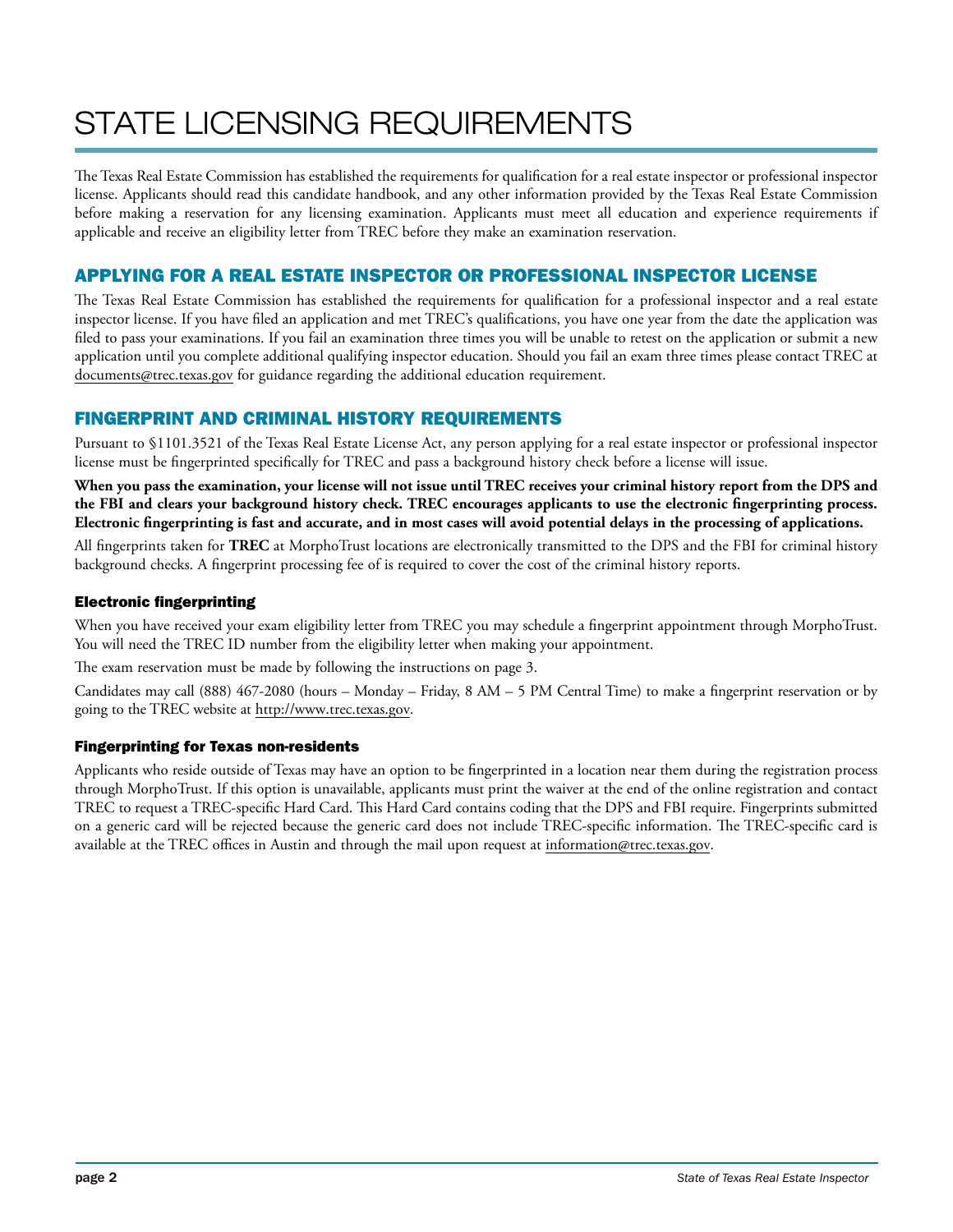# **RESERVATIONS**

# EXAMINATION RESERVATIONS

**Walk-in examinations are not available.** Online reservations are the most efficient way for candidates to schedule their examination. Candidates **must** go to www.pearsonvue.com/tx/inspectors to make an online reservation for an examination. First-time users are required to create an account. The candidate will need to fill in all required fields, which are preceded by an asterisk (\*), on the online form in order to create an ID and be assigned a password. Step-by-step instructions will lead the candidate through the rest of the examination reservation process.

Candidates **must** make an online reservation at least twenty-four (24) hours before the desired examination date. Candidates who wish to make a phone reservation at (800) 997-1248 must do so at least twenty-four (24) hours before the desired examination date.

#### **Before making a reservation, candidates should have the following:**

- Legal name
- Physical mailing address, email address, and daytime telephone number
- TREC-ID# as provided on the eligibility letter received from TREC
- The name of the examination(s)
- The preferred examination date and test center location (a list appears on the back cover of this handbook)

# TEST CENTER LOCATIONS

A list of test centers appears on the back cover of this handbook. In addition, candidates may review the test center locations by going to http://www.pearsonvue.com/vtclocator/. If the candidate has questions regarding the confirmation of specific locations and/or examination schedules, please contact Pearson VUE.

Texas professional inspector and real estate inspector examinations are now available at select Pearson VUE test centers on military installations across the globe. Service members, dependents, and contractors with authorized base access who want to gain Texas Real Estate licensure from their duty station or assignment in another state and foreign deployment will have the option to take their exams without having to leave their base. In addition to Pearson VUE's standard ID policy, candidates must have valid government ID and authorization to gain access to military testing sites. Civilians without valid government ID will be turned away by the test center and/ or military entrance gate security. To locate a Pearson VUE authorized testing center, visit http://www.pearsonvue.com/tx/inspectors/ and select the "Find an on-base test center" link on the lower right-hand side of the page.

### FINGERPRINTING RESERVATIONS

Candidates may schedule fingerprint appointments at any MorphoTrust location throughout Texas. Candidates can only print in TX. Candidates outside of TX need to refer to the TREC instructions for fingerprint submission. **Appointments are required and candidates are encouraged to make their reservation at least twenty-four (24) hours in advance. Same day fingerprint service without an appointment is not available.**

Candidates must contact MorphoTrust to schedule their reservation at (888) 467-2080 (hours are Monday-Friday 8am-5pm Central Time) or visit the TREC website at http://www.trec.texas.gov.

#### Electronic Fingerprinting

- 1. You will need the TREC ID number from your exam eligibility letter when making your electronic fingerprint appointment.
- 2. All electronic fingerprint appointments must be made by DPS' vendor, MorphoTrust. The vendor has many Texas fingerprint locations. **Schedule an appointment for electronic fingerprinting.** You must schedule a fingerprint appointment by calling 1-888-467-2080 or visiting TREC's website at http://www.trec.texas.gov. Pursuant to DPS requirements, you will be photographed as part of the fingerprint process. You must pay a fingerprinting fee to the vendor in a manner that is acceptable to the vendor.
- 3. **Arrive at your scheduled appointment with your TREC exam eligibility letter.** Pursuant to TX Department of Public Safety (DPS) requirements, you will also be photographed as part of the background check requirement. After your fingerprints and photograph are taken, the technician will give you a receipt stating that you were fingerprinted. Do not throw away the receipt. You will not get a printed fingerprint card. Your fingerprints will be sent electronically to DPS and the FBI.
- 4. Upon completion of your appointment, the MorphoTrust Enrollment Agent will furnish a receipt of services. Please save the receipt. Fingerprints and photos are transmitted electronically to the DPS and the FBI.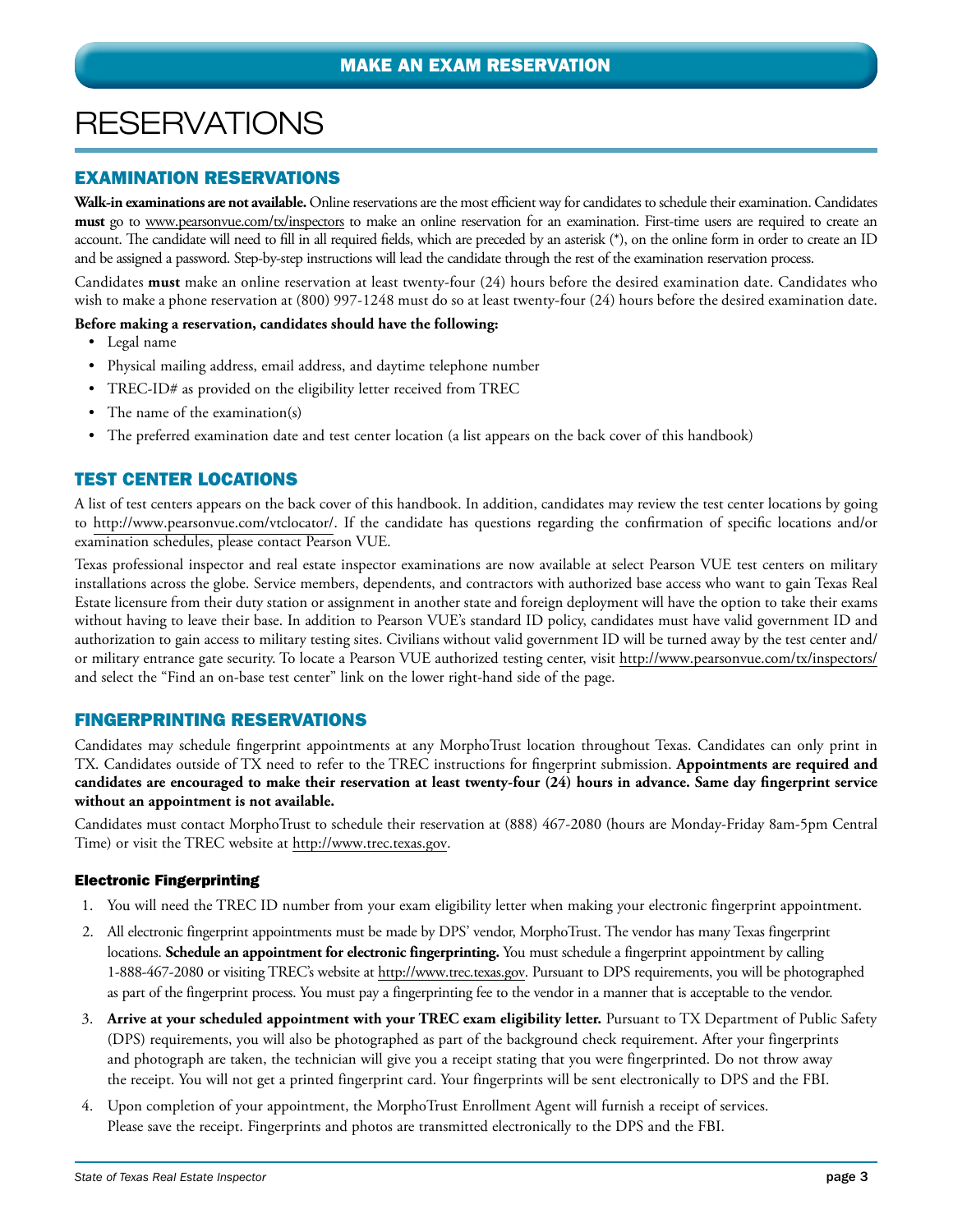# AVAILABLE EXAMS, TIME ALLOTTED AND FEES

The appropriate examination fee (*see chart below*) must be paid at the time of reservation by credit card, debit card, or voucher. **Payment will not be accepted at the test center, nor will a single payment that covers more than one candidate be accepted.**

**Candidates are responsible for knowing all regulations regarding fees and examination scheduling as presented here.** Examination fees are non-refundable and non-transferable, except as detailed in *Change/Cancel Policy*.

#### PRETEST QUESTIONS

Many of the examinations will contain "pretest" questions. Pretest questions are questions on which statistical information is being collected for use in constructing future examinations. Responses to pretest questions do not affect a candidate's score. Pretest questions are mixed in with the scored questions and are not identified.

The number of pretest questions are listed in the content outline heading of each examination for which they are available. If a number is not present then there are no pretest questions for that particular examination.

| <b>LICENSE TYPE</b>           | <b>EXAM</b>     | # ITEMS (scored and pretest) | <b>TIME</b> (in minutes) | <b>FEE</b> |
|-------------------------------|-----------------|------------------------------|--------------------------|------------|
|                               | <b>National</b> | 200                          | 240                      | \$199      |
| <b>Real Estate Inspector</b>  | State           | 30                           | 45                       | \$55       |
|                               | Both*           | 230                          | 285                      | \$199      |
|                               | National        | 200                          | 240                      | \$199      |
| <b>Professional Inspector</b> | State           | 30                           | 45                       | \$55       |
|                               | Both*           | 230                          | 285                      | \$199      |

*\* Candidates who have authorizations for both the National and State exams may choose to schedule them together. In this case, the exams will need to be scheduled "Back to Back" and the fee will be \$199 for both exams.*

#### Vouchers

Vouchers offer another convenient way to pay for tests. Vouchers can be purchased online at www.pearsonvue.com/vouchers/pricelist by credit card either singly or in volume. To redeem a voucher as payment when scheduling a test, simply indicate voucher as the payment method and provide the voucher number. **All vouchers are pre-paid. Vouchers are non-refundable and non-returnable.**

Vouchers expire twelve (12) months from the date they are issued. Voucher expiration dates cannot be extended. The exam must be taken by the expiration date printed on the voucher.

### CHANGE/CANCEL POLICY

Candidates should call Pearson VUE at (800) 997-1248 at least forty-eight (48) hours before the examination to change or cancel a reservation. Candidates who change or cancel a reservation with proper notice may either transfer their fees to a new reservation or request a refund. **Candidates who change or cancel their reservations without proper notice will forfeit the examination fee.** Refunds for credit/debit cards are immediate, while refunds for vouchers will be processed in two to three (2-3) weeks.

Candidates are individually liable for the full amount of the examination fee once a reservation has been made, whether individually or by a third party.

### ABSENCE/LATENESS POLICY

Candidates who are late or absent from an exam may call Pearson VUE within 14 days of the exam date to request an excused absence for the following reasons:

- Illness of the candidate or of the candidate's immediate family member
- Death in their immediate family
- Disabling traffic accident
- Court appearance or jury duty
- Military duty
- Weather emergency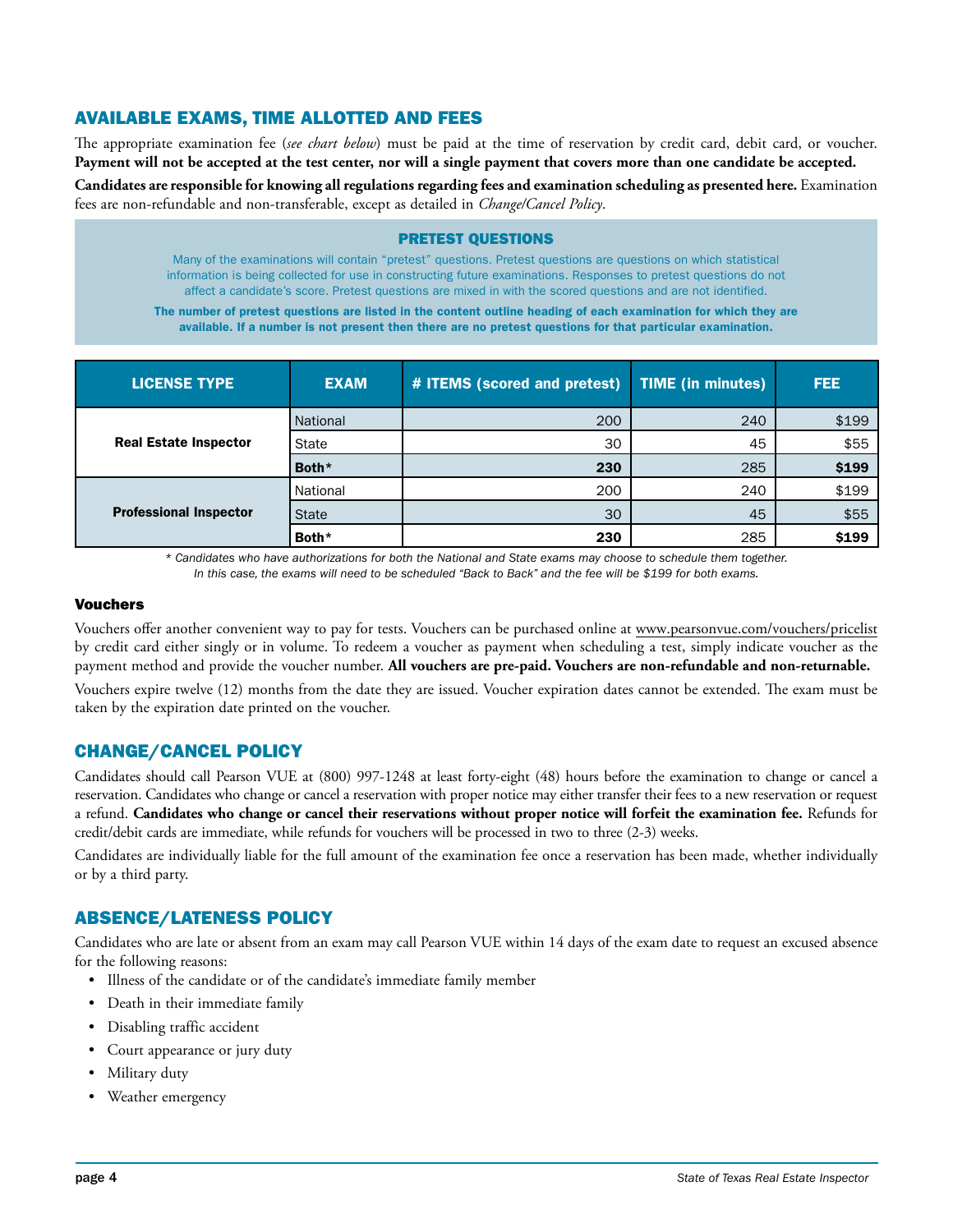A case number will be assigned and instructions provided for emailing supporting documentation. **Candidates absent from or late to an exam who have not changed or canceled the reservation according to the** *Change/Cancel Policy* **will not be admitted to the exam and will forfeit the exam fee.**

# WEATHER DELAYS AND CANCELLATIONS

If severe weather or a natural disaster makes the test center inaccessible or unsafe, the examination may be delayed or canceled. Pearson VUE will notify and reschedule candidates in case of severe weather.

# ACCOMMODATIONS

Pearson VUE complies with the provisions of the Americans with Disabilities Act as amended. The purpose of accommodations is to provide candidates with full access to the test. Accommodations are not a guarantee of improved performance or test completion. Pearson VUE provides reasonable and appropriate accommodations to individuals with documented disabilities who demonstrate a need for accommodations.

Test accommodations may include things such as:

- A separate testing room
- Extra testing time
- A Reader or Recorder, for individuals with mobility or vision impairments and cannot read or write on their own

Test accommodations are individualized and considered on a case-by-case basis. All candidates who are requesting accommodations because of a disability must provide appropriate documentation of their condition and how it is expected to affect their ability to take the test under standard conditions. This may include:

- Supporting documentation from the professional who diagnosed the condition, including the credentials that qualify the professional to make this diagnosis
- A description of past accommodations the candidate has received

The steps to follow when requesting test accommodations vary, depending on your test program sponsor. To begin, go to http://pearsonvue.com/accommodations, and then select your test program sponsor from the alphabetized list. Candidates who have additional questions concerning test accommodations may contact the ADA Coordinator at accommodationspearsonvue@pearson.com.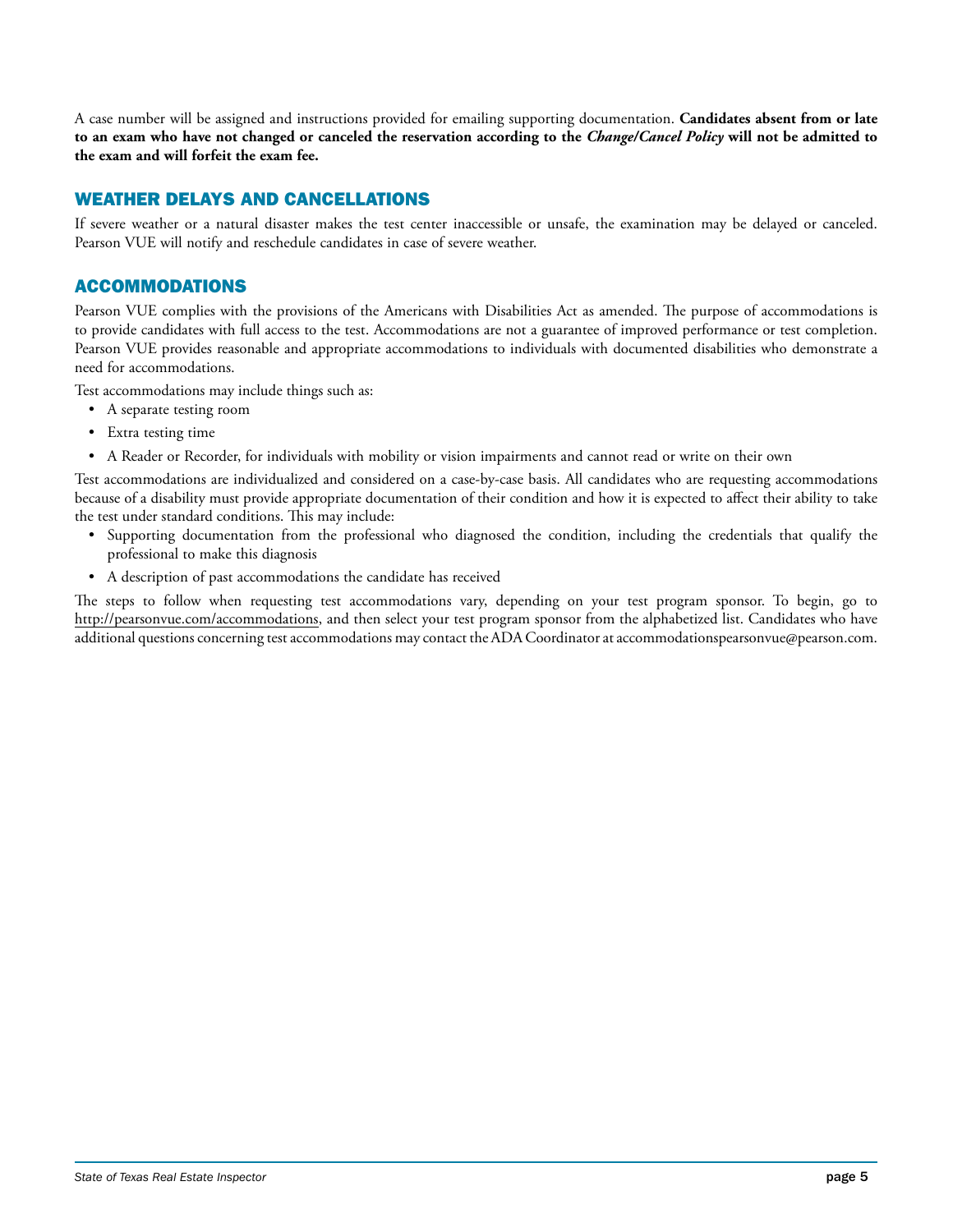

# WHAT TO BRING

Required Materials

#### REQUIRED ITEMS

Candidates who do not present the required items will be denied admission to the examination, will be considered absent, and will forfeit the examination fee.

#### Acceptable Forms of Candidate Identification

Candidates must present **two (2)** forms of current signature identification. The name on the identification must exactly match the name on the registration. The primary identification must be government issued and photo-bearing with a signature, and the secondary identification must contain a valid signature. Identification must be in English.

#### **Primary ID (photograph and signature, not expired)**

- Government-issued Driver's License
- U.S. Department of State Driver's License
- U.S. Learner's Permit (plastic card only with photo and signature)
- National/State/Country Identification Card
- Passport
- Passport card
- Military ID
- Military ID for spouses and dependents
- Alien Registration Card (Green Card, Permanent Resident Visa)

#### **Secondary ID (signature, not expired)**

- U.S. Social Security Card
- Debit (ATM) or Credit Card
- Any form of ID on the Primary ID list

If the ID presented has an embedded signature that is not visible (microchip), or is difficult or impossible to read, the candidate must present another form of identification from the Primary ID or Secondary ID list that contains a visible signature.

Pearson VUE does not recognize grace periods. For example, if a candidate's driver's license expired yesterday and the state allows a 30-day grace period for renewing the ID, the ID is considered to be expired.

### EXAM PROCEDURES

Candidates should report to the test center thirty (30) minutes before an examination and check in with the test center administrator. The candidate's identification and other documentation will be reviewed and he or she will be photographed for the score report.

Candidates are required to review and sign a *Candidate Rules Agreement* form. If the *Candidate Rules Agreement* is not followed and/or cheating or tampering with the examination is suspected, the incident will be reported as such and the appropriate action will be taken. The examination fee will not be refunded, the exam may be determined invalid, and/or the state may not issue the license.

Candidates must take a tutorial on the computer on which the examination will be administered. The time spent on this tutorial will not reduce the examination time. The examination administrators will answer questions regarding use of the computer, but candidates should be aware that the administrators are not familiar with the content of the examinations or with the state's licensing requirements.

Candidates may begin the examination once they are familiar with the computer. The examination begins the moment a candidate looks at the first examination question. Candidates will be given 240 minutes to complete the National exam and 45 minutes to complete the State exam. An examination will end automatically after the examination time has expired, and candidates will leave the test center with their official scores in hand.

For security purposes, Pearson VUE will capture each candidate's digital signature and photograph upon check-in.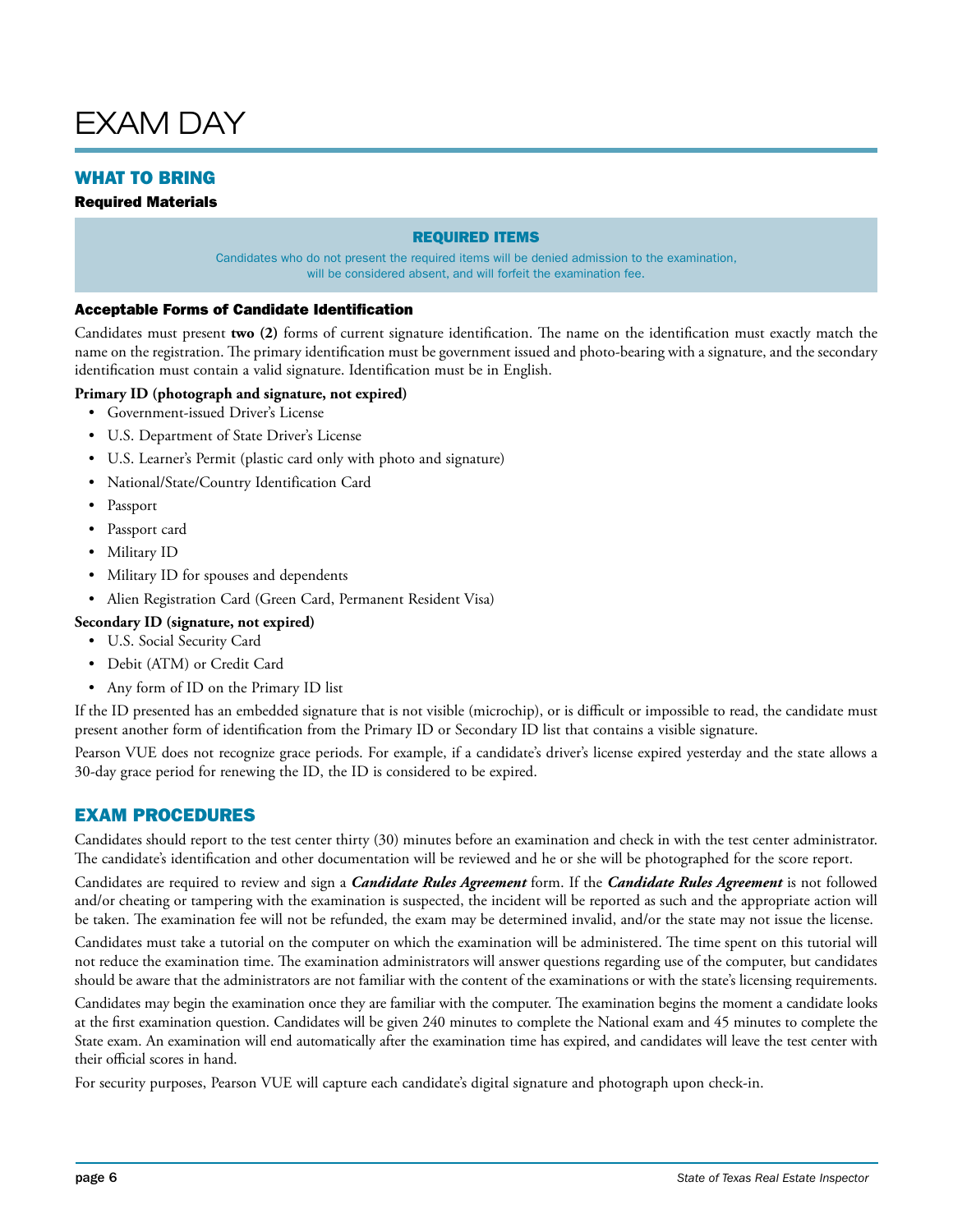### SCORE REPORTING

When candidates complete an examination, they will receive a score report marked "pass" or "fail." Candidates who pass an examination and who have cleared their background check will receive a license document from TREC by email within 5-10 business days.

# RETAKING THE EXAM

Candidates who fail an examination will receive a score report that includes a numeric score and diagnostic information relating to the failed examination, as well as information about re-examination.

Candidates have three attempts to pass the National exam and three attempts to pass the State exam prior to the application expiration date. If an examination is failed three times, the candidate is unable to retest or submit a new application until the following additional qualifying inspector education is completed.

Failing the National exam three times requires: Property and Building Inspection Module I (40 hours); or Property and Building Inspection Module II (40 hours).

Failing the State exam three times requires: Texas Law Module (20 hours); or Texas Standards of Practice Module (24 hours).

**Reservations for re-examination cannot be made at the test center, and candidates must wait twenty-four (24) hours before making one.** The appropriate examination fee (*see chart on page 4*) must be paid at the time of reservation by credit card, debit card, or voucher. **Payment will not be accepted at the test center, nor will a single payment that covers more than one candidate be accepted.**

### REVIEW OF EXAMS

For security reasons, examination questions are not available to candidates for review.

### SCORE EXPLANATION

#### Percent Score

There are multiple versions of each of the licensing examinations. These versions are known as forms. All forms of an examination are developed based on the content outlines. To ensure that no candidate is put at an unfair advantage or disadvantage due to the particular form of an examination that he or she is given, a statistical procedure known as equating is used to attain comparable form difficulty.

The passing score of an examination was set by the Texas Real Estate Commission (in conjunction with Pearson VUE) after a comprehensive study was completed for each examination. The examination score is reported as a raw score. It is the number of questions answered correctly on the examination. For Real Estate Inspectors, you need to answer 130 questions correctly on the National examination and 18 questions correctly on the State examination in order to pass. For Professional Inspectors, you need to answer 130 questions correctly on the National examination and 19 questions correctly on the State examination in order to pass.

There are 200 multiple choice questions on the National examination. Included in the 200 questions per examination are 25 "pretest" questions which are being pre-tested to ensure the National exam remains reliable, valid and legally-defensible. These "pre-test" questions are placed randomly throughout the exam and will not be scored.

The diagnostic information provides the percentage of questions in each content area that you answered correctly. It is determined by taking the number of questions answered correctly in a content areas divided by the total number of questions in that content area. As each content area does not contain the same number of questions, it is not appropriate to mathematically manipulate (for example, sum or average) the content area percentages in an effort to calculate your overall score. The content area information provided is meant only as a general guide for study purposes.

Please note that even if your percentages are high in certain content areas you should review all content areas before retaking the exam.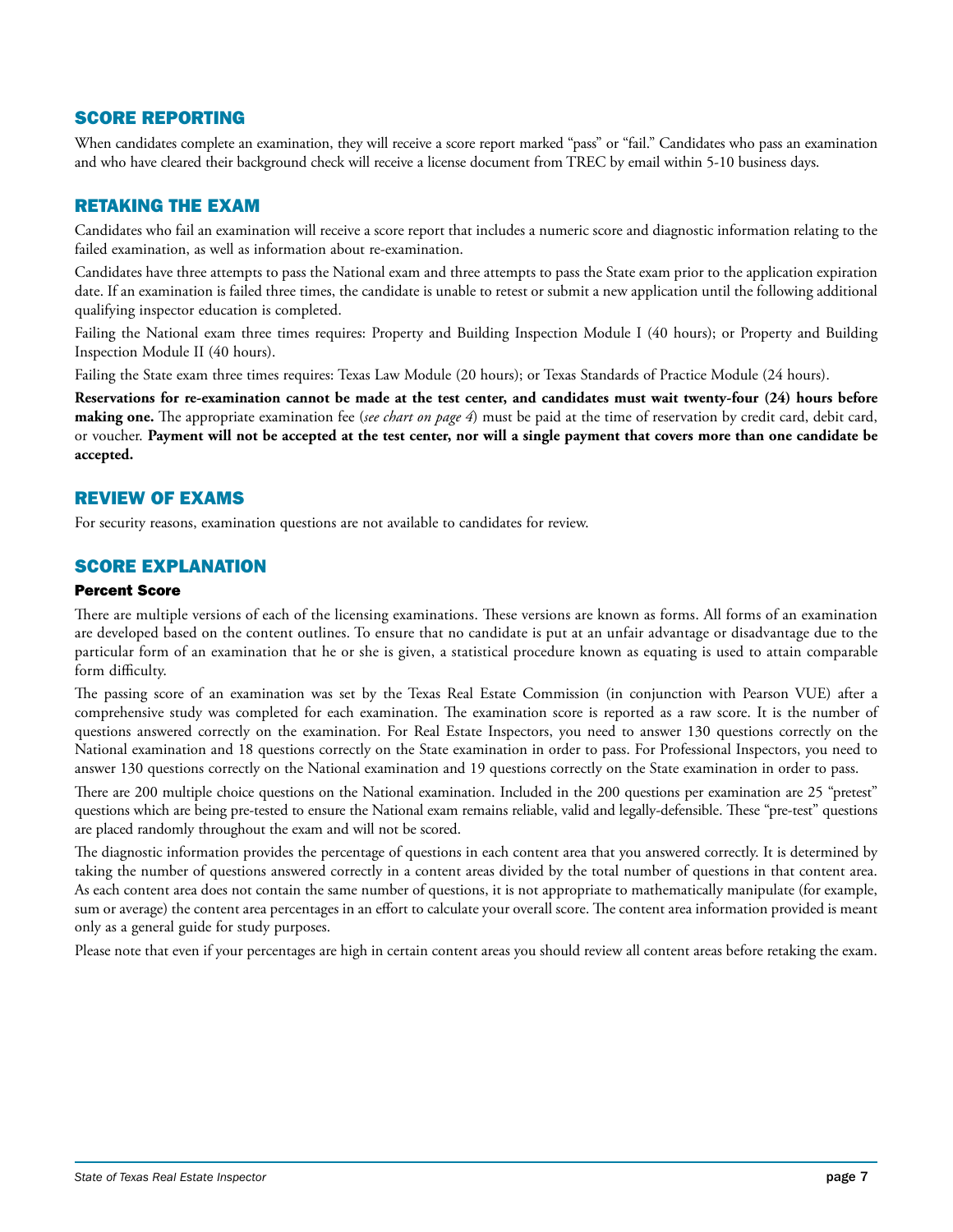# DUPLICATE SCORE REPORTS

Candidates may request a duplicate score report from Pearson VUE by completing the form in the back of this handbook or email request to pearsonvuecustomerservice@pearson.com. There is no fee for this service.

# PEARSON VUE TEST CENTER POLICIES

The following policies are observed at each test center. **Candidates who violate any of these policies will not be permitted to finish an examination and will be dismissed from the test center, forfeiting the examination fee.**

- **No personal items are allowed in the testing room.** Personal items include but are not limited to cellular phones, hand-held computers or other electronic devices, pagers, watches, wallets, purses, firearms or other weapons, hats, bags, coats, books, and/ or notes, pens, or pencils.
- You will be asked to empty your pockets for the purpose of allowing the TA to verify that nothing is in them. If you have hair that covers your ears, you may be asked to show them for the purpose of allowing the TA to verify that no electronic devices are present. The TA may also ask you to roll up your sleeves to verify that you have no writings on your arms. Before you enter the testing room, you will be asked to pat yourself down (for example: arms, legs, waistline) to show there is nothing hidden on your body.
- Calculators are not required; however, they are recommended. Acceptable calculators include hand-held, battery, or solar-powered financial calculators used in real estate, finance, accounting, and business. The acceptable financial calculator may have storage capabilities but **must not** contain alpha characters. Alpha characters are considered to be ABC, DEF similar to a cell phone. Exceptions are mathematical symbols such as "cos" or "sin." Calculator malfunctions are not grounds for challenging examination results or requesting additional examination time. **NOTE: Calculators are NOT provided by the test center staff.**
- Candidates must store all personal items in a secure area as indicated by the administrator, or return items to their vehicles. All electronic devices must be turned off before storing them in a locker. **The test center is not responsible for lost, stolen, or misplaced personal items.**
- Studying **is not** allowed in the test center. Visitors, children, family, or friends **are not** allowed in the test center.
- Dictionaries, books, papers (including scratch paper), and reference materials are not permitted in the examination room and candidates are strongly urged not to bring such materials to the test center. When the candidate enters and is seated in the testing room, the test administrator will provide the candidate with materials to make notes and any other items specified by the exam sponsor. **The candidate may not write on these items before the exam begins or remove these items from the testing room.**
- Eating, drinking, chewing gum, smoking, and/or making noise that creates a disturbance for other candidates is prohibited during the exam.
- Break policies are established by the exam sponsor. Most sponsors allow unscheduled breaks. To request an unscheduled break, the candidate **must** raise his or her hand to get the administrator's attention. **The exam clock will not stop while the candidate is taking a break.**
- Candidates must leave the testing room for all breaks. However, candidates **are not permitted to leave the floor or building for any reason during this time, unless specified by the administrator and the exam sponsor**. If a candidate is discovered to have left the floor or building, he or she will not be permitted to proceed with the examination and may forfeit the exam fees.
- While taking a break, candidates are permitted to access personal items that are being stored during the exam only if necessary for example, personal medication that must be taken at a specific time. **However, a candidate must receive permission from the administrator prior to accessing personal items that have been stored**. Candidates are **not** allowed access to other items, including but not limited to cellular phones, exam notes, and study guides, unless the exam sponsor specifically permits this.
- Any candidate discovered causing a disturbance of any kind or engaging in any kind of misconduct—giving or receiving help; using notes, books, or other aids; taking part in an act of impersonation; or removing examination materials or notes from the examination room—will be summarily dismissed from the examination and will be reported to the state licensing agency. Decisions regarding disciplinary measures are the responsibility of the state licensing agency.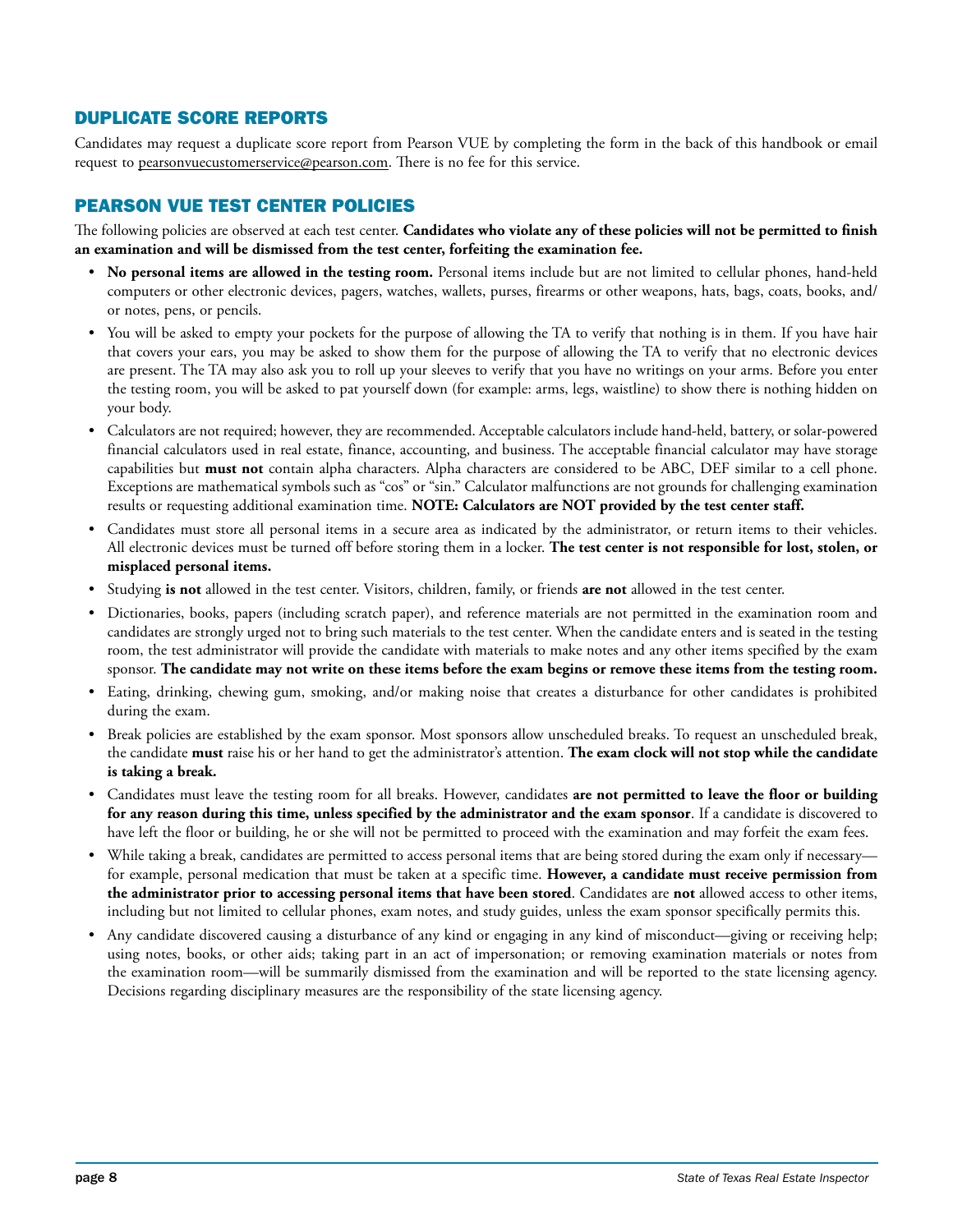# EXAM CONTENT

#### National Exam

The Examination Board of Professional Home Inspector (EBPHI) administers the national Home Inspector Examination (NHIE). The NHIE is based on a formal role delineation study that defines the profession as practiced in the field. Home inspector subject matter experts from a variety of practice specialties and geographic areas contribute to the study, and home inspectors from throughout the nation then review the study via a statistically valid survey. The resulting content areas and their associated knowledge and skill requirements serve as the "blueprint" for the National Home Inspector Examination.

#### State Exam

The State examination has been developed to reflect the laws, regulations, and practice of real estate inspection in Texas, and has been reviewed and approved by Texas real estate inspector professionals.

### STUDY MATERIALS

Neither the Texas Real Estate Commission (TREC) nor Pearson VUE specifically endorses any particular study materials for the inspector examinations; however there are some suggested materials listed below for each type of inspector examination. **The study materials should be the latest edition of the listed textbooks and should cover the topics referenced within the content outlines.**

#### NATIONAL

- **NHIE Home Inspection Manual, 2015** Examination Board of Professional Home Inspectors
- **Everybody's Building Code, 2012** Bruce Barker
- **International Residential Code (2012, 2015)** International Code Council
- **International Residential Code, (2012, 2015)** International Code Council
- **National Electrical Code, (2011, 2014)** National Fire Protection Association
- **Code Check, 7th Edition** An Illustrated Guide to Building a Safe House
- **Code Check Electrical, 7th Edition**
- **Code Check, 4th Edition** Plumbing and Mechanical
- **Home Systems Illustrated Third Edition** Tom Feiza, "Mr. Fix-It," Inc. 2011
- **The Home Reference Book, 26th Edition** Carson Dunlop & Associates, Ltd.
- **ASHI @ HOME Home Inspection Training Program** Carson, Dunlop & Associates 2014
	- ˏ Air Conditioning & Heat Pumps
	- ˏ Communication & Professional Practice
	- <sup>o</sup> Electrical
	- <sup>o</sup> Exterior
	- <sup>o</sup> Heating I
	- <sup>o</sup> Heating II
	- <sup>o</sup> Insulation & Interiors
	- <sup>o</sup> Plumbing
	- <sup>o</sup> Roofing
	- <sup>o</sup> Structure

#### **STATE**

- Texas Occupation Code, Chapter 1102
- Rules of the Texas Real Estate Commission,
- Deceptive Trade Practices Act, Texas Business and Commerce Code, Sections 17.42 through 17.5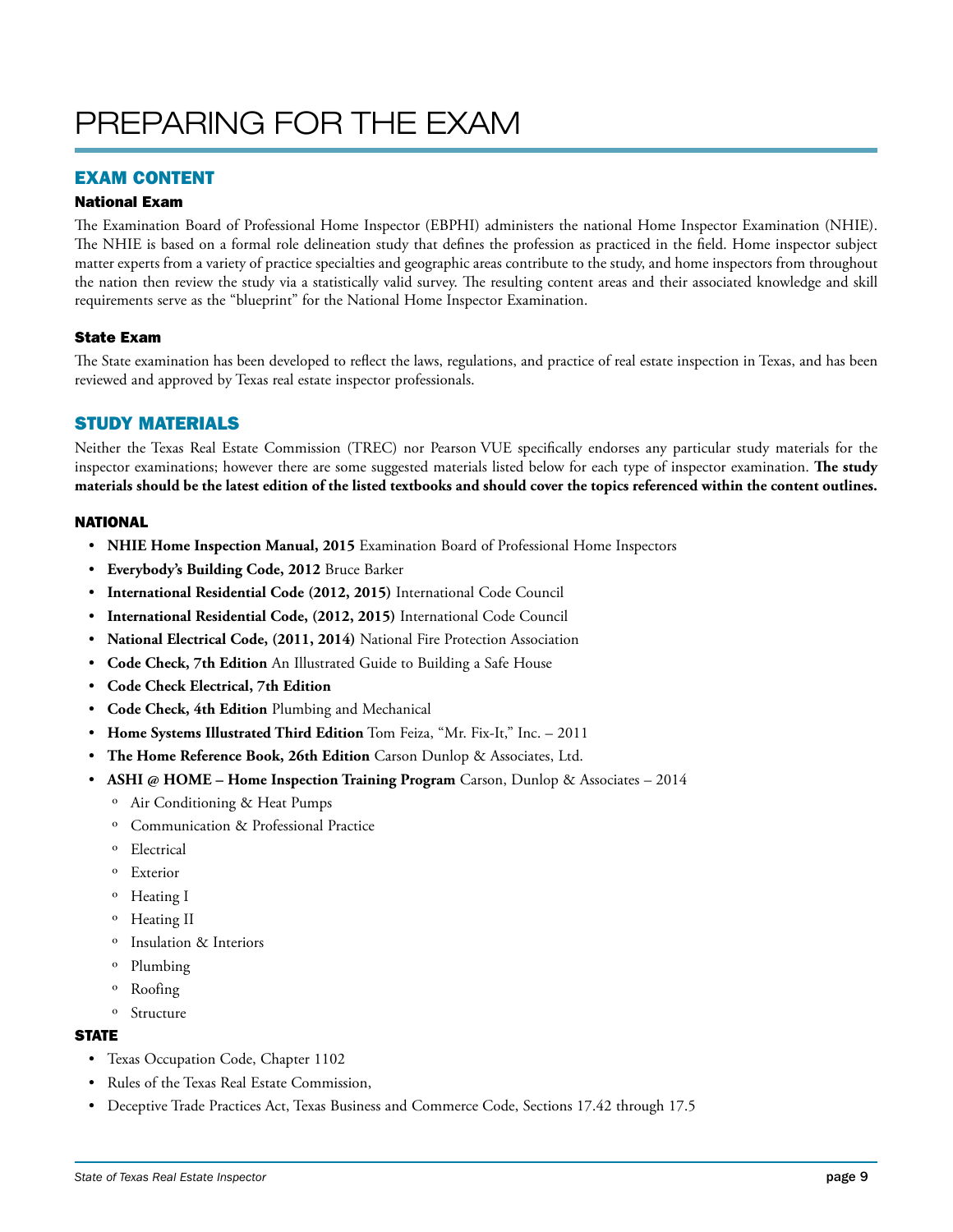# SAMPLE TEST QUESTIONS

The sample test questions listed below do not represent the content nor do they represent the difficulty level of the examination. Answer each question to the best of your ability and compare your answer to the Answer Key that immediately follows. A sample test for the national items can be found online at www.homeinspectionexam.org for a fee of \$50.

- **1. The Texas Real Estate Commission assesses inspectors a fee to fund the Real Estate Inspection Recovery Fund based on the**
	- a. number of separate claims paid from the Recovery Fund in the preceding year.
	- b. total dollar amount of all claims paid from the Recovery Fund in the preceding year.
	- c. inspector's license level and annual number of inspections.
	- d. fund balance, which must remain at a required minimum level.
- **2. Which of the following MUST an inspector complete as part of the plumbing inspection?**
	- a. Operate free-standing appliances.
	- b. Operate main, branch, or shut-off valve.
	- c. Observe the functional drainage at accessible plumbing fixtures.
	- d. Observe exterior components such as water mains and water wells.
- **3. When inspecting cooling equipment, the inspector shall report all of the following EXCEPT the**
	- a. type of system.
	- b. type of refrigerant.
	- c. inadequate access to the unit.
	- d. dirty evaporator coil where accessible.
- **4. According to the Standards of Practice, oven thermostats tested at 350 degrees F should be accurate within what range?**
	- a. +/- 5 degrees F.
	- b. +/- 15 degrees F.
	- c. +/- 20 degrees F.
	- d. +/- 25 degrees F.

# SAMPLE TEST ANSWER SHEET

- 1. d 3. b
- 2. c 4. d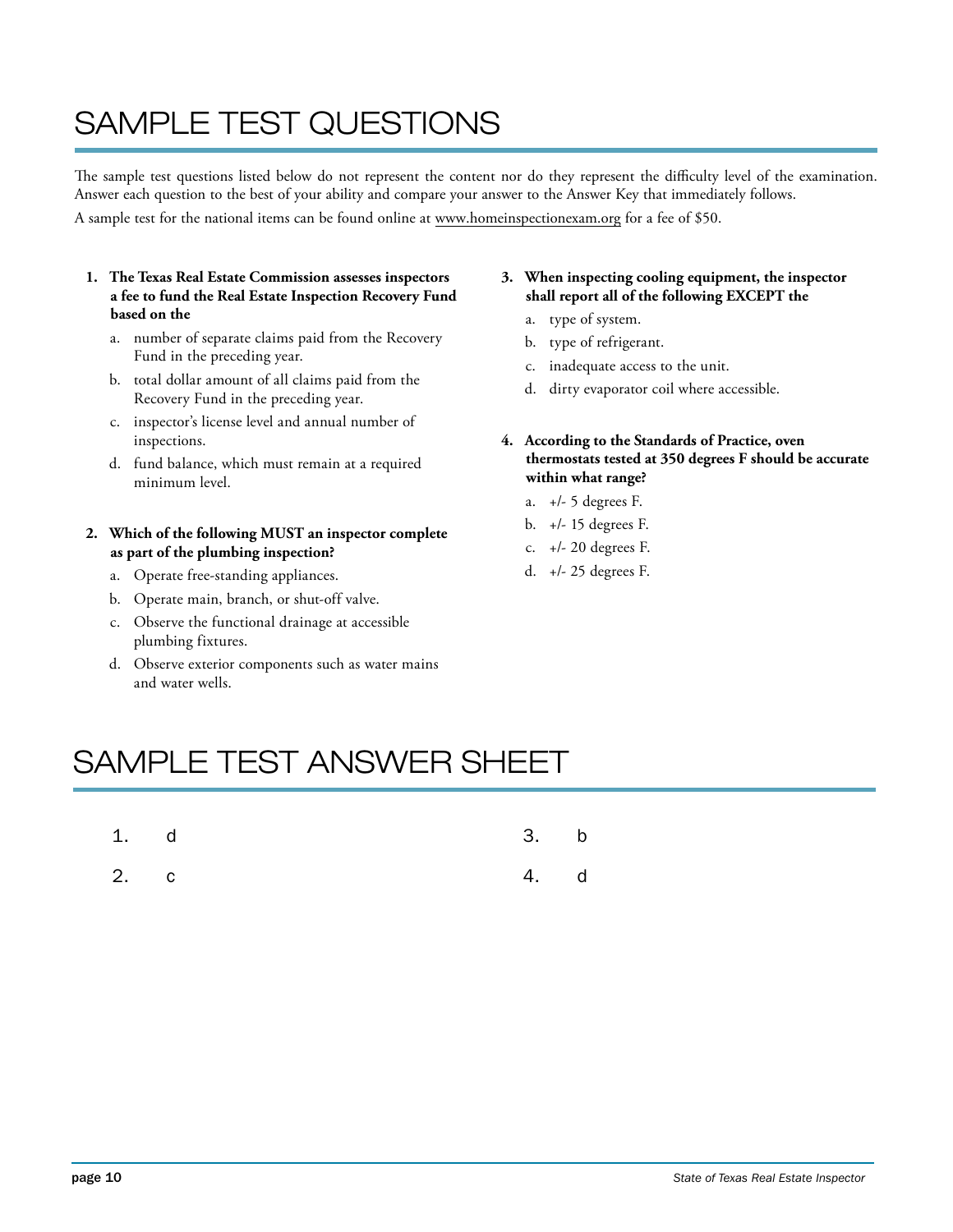# National Home Inspector Content Outline

# *Content Outline effective January 1, 2019*

This content outline based on the role delineation study, is intended to provide candidates with topics for study that may appear on the National Home Inspector Examination. The percentage of questions on the examination for each content area is indicated below. The contents of this document are neither a complete listing of all topics covered by the examination nor all skills necessary to perform a competent inspection.

#### DOMAIN 1: PROPERTY AND BUILDING INSPECTION/SITE REVIEW (63%)

Task 1: Identify and inspect site conditions to assess defects and issues that may affect people or the performance of the building. (5%)

#### *a. Vegetation, Grade, Drainage, and Retaining Walls*

- i. Common types, materials, and terminology
- ii. Applicable standards, installation methods, and clearance
- iii. Typical defects (e.g., negative grade, earth to wood contact, overgrown vegetation, missing drainage/ drains)
- iv. Common safety issues

#### *b. Driveways, Patios, and Walkways*

- i. Common types, materials, and terminology
- ii. Applicable standards and installation methods
- iii. Typical defects (e.g., root damage, large cracks, improper slope)
- iv. Common safety issues (e.g., trip hazards, slippery surface)

#### *c. Pool and Spa Access Barriers*

- i. Applicable safety standards and terminology
- ii. Common safety issues

Task 2: Identify and inspect building exterior components to assess defects and issues that may affect people or the performance of the building. (5%)

#### *a. Wall Cladding, Flashing, Trim, Eaves, Soffits, and Fascia*

- i. Common types, materials, and terminology
- ii. Applicable standards and installation methods
- iii. Typical defects (e.g., water infiltration, decay)

#### *b. Exterior Doors and Windows*

- i. Common types, materials, and terminology
- ii. Applicable standards and installation methods
- iii. Typical defects (e.g., decayed wood, missing flashings, cracked glass)
- iv. Common safety issues (e.g., safety glazing, sash support)

#### *c. Decks, Balconies, Stoops, Stairs, Steps, Porches, and Applicable Railings*

- i. Common types, materials, and terminology
- ii. Applicable standards and installation methods
- iii. Typical defects (e.g., improper deck ledger attachment, improper rail or stair construction, missing flashing)
- iv. Common safety issues (e. g., loose handrails and guards, handrails not graspable, uneven riser height)

#### *d. Garage Vehicle Doors and Operators*

- i. Common types, materials, and terminology
- ii. Applicable standards and installation methods
- iii. Typical defects (e.g., damaged rollers, broken springs)
- iv. Common safety issues (e.g., missing/failing/ malfunctioning safety sensors, improper adjustment of pressure reverse)

#### Task 3: Identify and inspect roof components to assess defects and issues that may affect people or the performance of the building. (6%)

#### *a. Roof Coverings*

- i. Common types, materials, and terminology
- ii. Applicable standards and installation methods
- iii. Typical repair methods and materials
- iv. Typical defects (e.g., improper installation, cracking, damage, decay)
- v. Characteristics of different roofing materials
- vi. Sheathing and underlayment requirements for different types of roof coverings

#### *b. Roof Drainage Systems*

- i. Common types, materials, and terminology
- ii. Applicable standards and installation methods
- iii. Typical defects (e.g., ponding, improper slopes, clogging/leaking)

#### *c. Roof Flashings*

- i. Common types, materials, and terminology
- ii. Applicable standards and installation methods
- iii. Typical defects (e.g., separation, improper installation, missing flashing)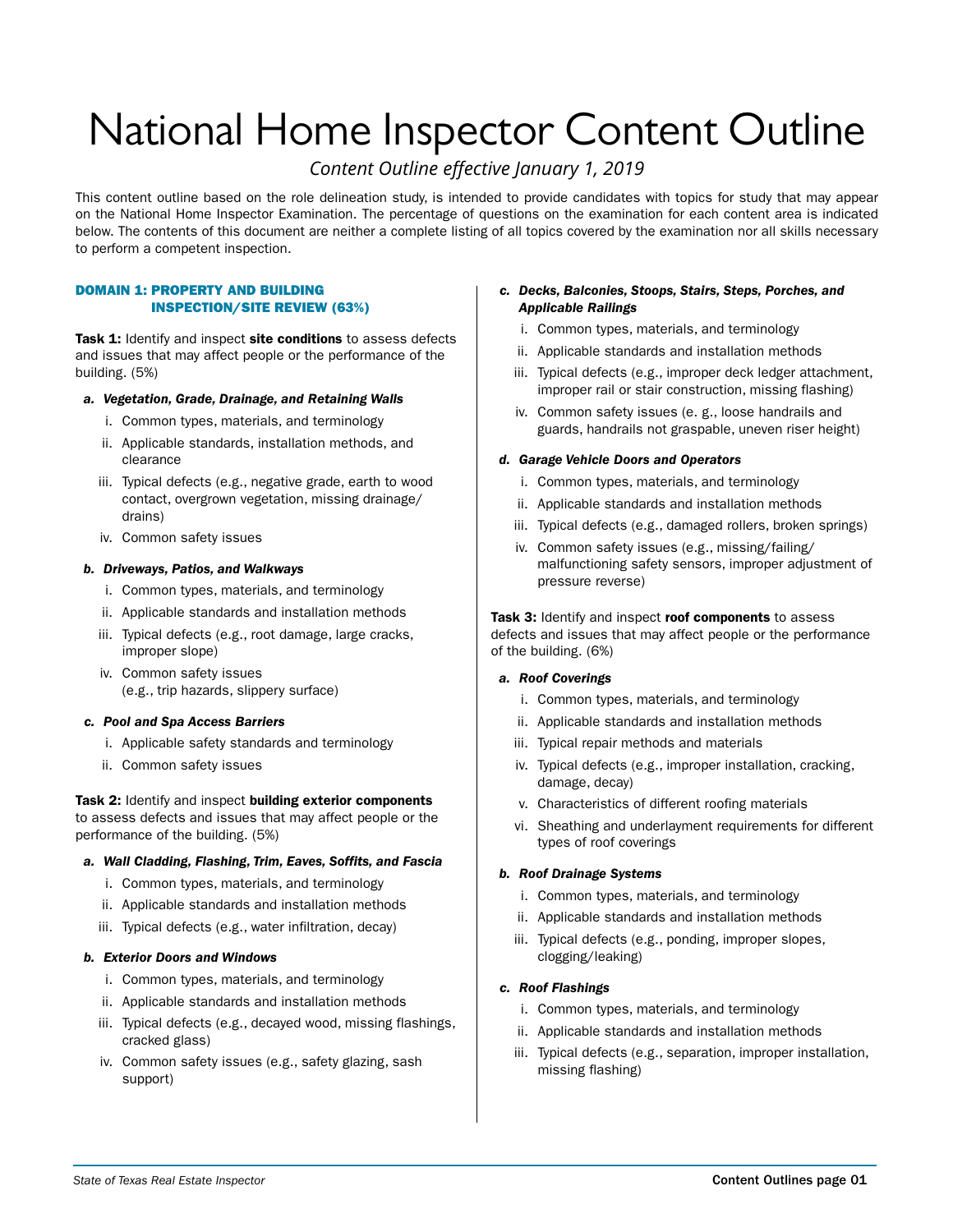#### *d. Skylights and Other Roof Penetrations*

- i. Common types, materials, and terminology
- ii. Applicable standards and installation methods
- iii. Typical defects (e.g., leakage, improper installation, deteriorated boot)

Task 4: Identify and inspect structural components to assess defects and issues that may affect people or the performance of the building. (4%)

#### *a. Foundation*

- i. Common types, materials, and terminology
- ii. Applicable standards and installation methods
- iii. Typical modifications, repairs, upgrades, and retrofit methods and materials
- iv. Typical defects (e.g., cracks, settlement) and their common causes and effects
- v. Soil types and conditions and how they affect foundations
- vi. Applied forces and how they affect foundation systems (e.g., wind, seismic, loads)
- vii. Water management (e.g., waterproofing, foundation drains)

#### *b. Floor Structure*

- i. Common types, materials, and terminology
- ii. Applicable standards and installation methods
- iii. Typical modifications, repairs, upgrades, and retrofit methods and materials
- iv. Typical defects (e.g., improper cuts and notches in structural members, decayed or damaged structural members)
- v. Applied forces and how they affect floor systems (e.g., wind, seismic, loads)

#### *c. Walls and Vertical Support Structures*

- i. Common types, materials, and terminology
- ii. Applicable standards and installation methods
- iii. Typical modifications, repairs, upgrades, and retrofit methods and materials
- iv. Typical defects (e.g., decayed or damaged structural members, earth to wood contact, structural deformation)
- v. Seismic and wind-resistant construction methods and hardware

#### *d. Roof and Ceiling Structures*

- i. Common types, materials, and terminology
- ii. Applicable standards and installation methods
- iii. Typical modifications, repairs, upgrades, and retrofit methods and materials
- iv. Typical defects (e.g., moisture stains, sagging rafters, modified/damaged trusses)
- v. Applied forces and how they affect roof/ceiling structures (e.g., wind, seismic, loads)

Task 5: Identify and inspect electrical systems to assess defects and issues that may affect people or the performance of the building. (6%)

#### *a. Electrical Service: Service Lateral, Service Drop, Service Entrance, Service Equipment, and Service Grounding*

- i. Common types, materials, and terminology
- ii. Applicable standards and installation methods
- iii. Typical modifications, repairs, upgrades, and retrofit methods and materials
- iv. Typical defects (e.g., height, deteriorated conductor sheathing)
- v. Electrical service amperage
- vi. Service grounding and bonding
- vii. Common safety issues (e.g., exposed conductors, improper cover fasteners, missing dead front cover)

#### *b. Interior Components of Service Panels and Subpanels*

- i. Common types, materials, and terminology
- ii. Applicable standards and installation methods
- iii. Typical modifications, repairs, upgrades, and retrofit methods and materials
- iv. Typical defects (e.g., double-tapping, over-fusing)
- v. Panel grounding and bonding
- vi. Panel wiring
- vii. Theory of operation and purpose of over-current protection devices (e.g., circuit breakers and fuses, GFCI, AFCI)
- viii. Inspection safety procedures
- ix. Known problem electrical panel boards (e.g., Federal Pacific/Stab-Lok)
- x. Common safety issues (e.g. open knock outs, discoloration at conductor connections, multiple neutrals under one screw)

#### *c. Wiring Methods*

- i. Common types (e.g., non-metallic sheathed cable, conduit), materials, and terminology
- ii. Applicable standards and installation methods
- iii. Typical modifications, repairs, upgrades, and retrofit methods and materials
- iv. Typical defects (e.g., improper use of or lack of junction boxes, unprotected non-metallic sheathed cable, lack of proper support)
- v. Concerns and considerations about solid-conductor aluminum wiring
- vi. Obsolete electrical wiring system (e.g., knob and tube wiring, cloth-covered NM cable)
- vii. Common safety issues (e.g., open splices, no cable clamps at penetrations, exposed conductors)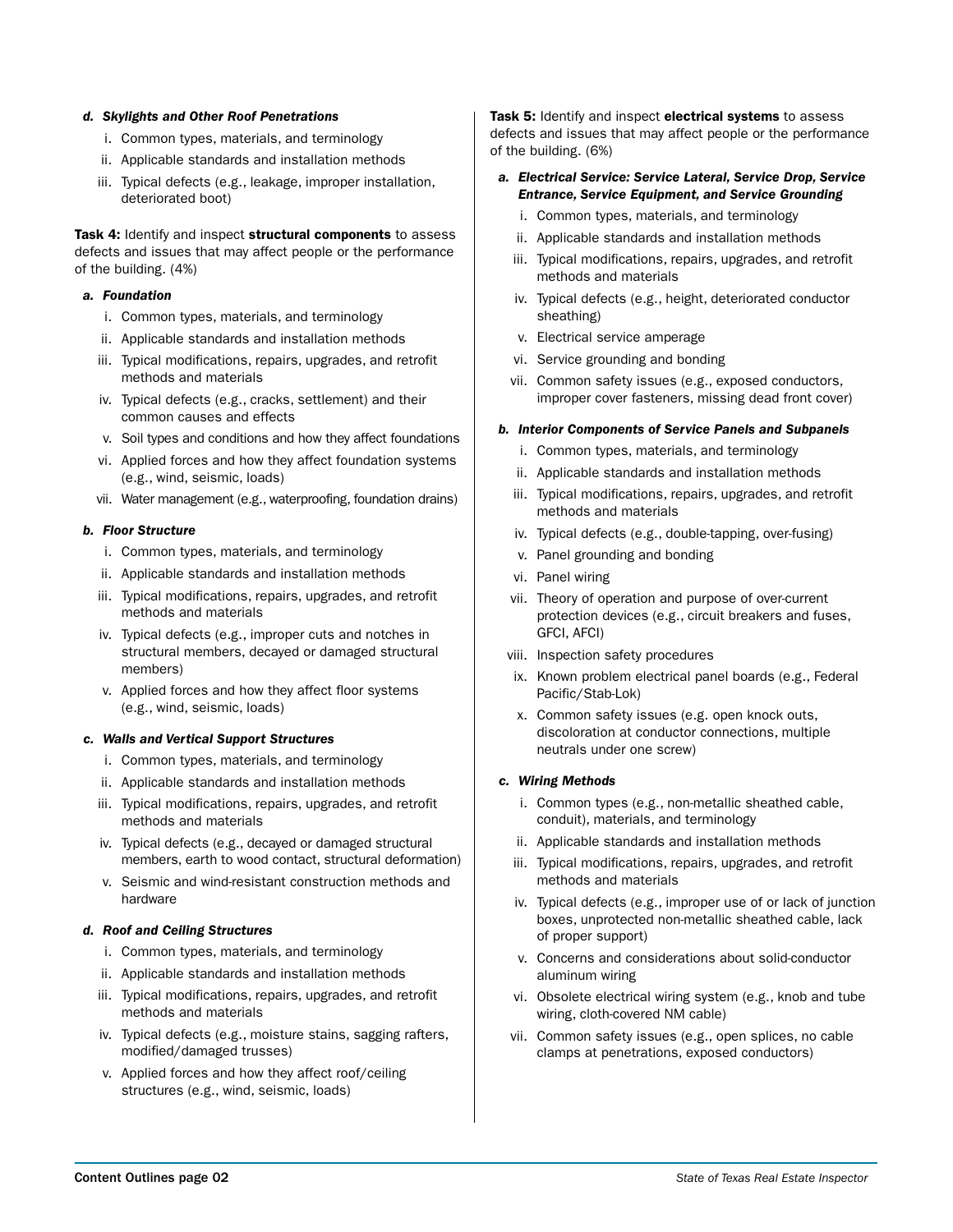- *d. Devices, Equipment, and Fixtures (e.g., switches, receptacles, lights, fans)*
	- i. Common types, materials, and terminology
	- ii. Applicable standards and installation methods
	- iii. Typical modifications, repairs, upgrades, and retrofit methods and materials
	- iv. Typical defects (e.g., reverse polarity, open equipment grounds, non-functional GFCI or AFCI protection)
	- v. Equipment grounding
	- vi. Wiring, operation, and location of typical devices and equipment (e.g., receptacles and lights, appliances, ground fault circuit interrupter protection, arc fault circuit interrupter protection)
	- vii. Common safety issues (e.g., absence of GFCI)

#### *e. Alternative Energy Systems*

- i. Common types, materials, and terminology (e.g., solar, wind)
- ii. Applicable standards and installation methods
- iii. Disconnect location
- iv. Common safety issues (e.g., improper connection to other systems, lack of disconnect method)

Task 6: Identify and inspect cooling systems to assess defects and issues that may affect people or the performance of the building. (4%)

#### *a. Cooling*

- i. Common types, materials, and terminology
- ii. Applicable standards and installation methods
- iii. Typical defects (e.g., suction line insulation missing, condensation and/or rust on components, restriction of air flow at the condensing unit)
- iv. Theory of refrigerant cycle (e.g., latent and sensible heat, air conditioning, heat pumps)
- v. Testing methods
- vi. Condensate control and disposal
- vii. Alternative energies

#### *b. Distribution Systems*

- i. Common types, materials, and terminology
- ii. Applicable standards and installation methods
- iii. Typical defects (e.g., damaged or disconnected ducts, incorrect installation)

Task 7: Identify and inspect heating systems to assess defects and issues that may affect people or the performance of the building. (5%)

#### *a. Heating*

- i. Common types, materials, and terminology
- ii. Applicable standards and installation methods
- iii. Typical defects (e.g., dirty fan, misfiring oil burner)
- iv. Theory of heating system operation
- v. Testing methods
- vi. Condensate control and disposal
- vii. By-products of combustion (e.g., H2O, CO2, CO, NO2), their generation, and how and when they become a safety hazard
- viii. Common safety issues
- ix. Alternative energies

#### *b. Distribution Systems*

- i. Common types, materials, and terminology
- ii. Applicable standards and installation methods
- iii. Typical defects (e.g., damaged or disconnected ducts; clogged, missing or damaged filters; leaking pipes)

#### *c. Vent Systems*

- i. Common types, materials, and terminology
- ii. Applicable standards and installation methods
- iii. Typical defects (e.g., separated vent, back drafting, clearance to combustible materials)
- iv. Theory of vent system operation
- v. Common safety issues

Task 8: Identify and inspect insulation, moisture management systems, and ventilation systems in conditioned and unconditioned spaces to assess defects and issues that may affect people or the performance of the building. (4%)

#### *a. Thermal Insulation*

- i. Common types, materials, and
- ii. Applicable standards and installation methods
- iii. Typical defects (e.g., missing, uneven, or damaged insulation, flame spread concerns, improper clearances)
- iv. Theory of heat transfer and energy conservation
- v. Recommended insulation levels (e.g., R-value)
- vi. Common safety issues (e.g., fire hazards)

#### *b. Moisture Management*

- i. Common types, materials, and terminology
- ii. Applicable standards and installation methods
- iii. Typical defects (e.g., improper vapor retarder installation)
- iv. Theory of moisture generation, relative humidity, and moisture movement in buildings
- v. Effects of moisture on building components, occupants, and indoor air quality
- vi. Moisture control systems (e.g., humidifiers/ dehumidifiers, vapor retarders)
- *c. Ventilation Systems of Attics, Crawl Spaces, and Roof Assemblies*
	- i. Common types, materials, and terminology
	- ii. Applicable standards and installation methods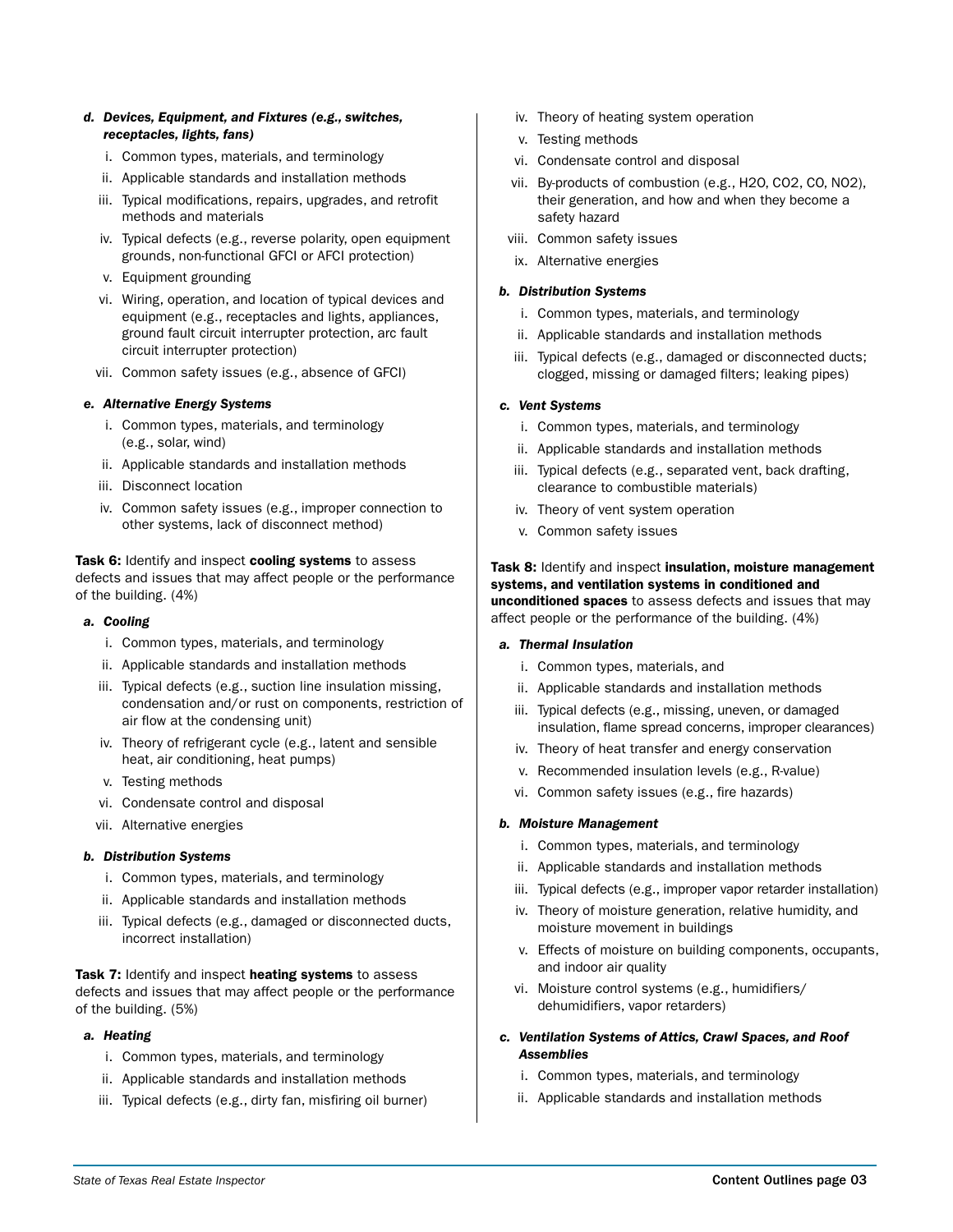- iii. Typical defects
- iv. Theory of air movement in building assemblies (e.g., stack effect, pressure differences)
- v. Closed attics and crawl spaces
- vi. Screening, sizing, and location requirements for ventilation openings

#### Task 9: Identify and inspect mechanical exhaust systems

to assess defects and issues that may affect people or the performance of the building. (5%)

#### *a. Mechanical Exhaust Systems (e.g., bath, kitchen, dryer)*

- i. Common types, materials, and terminology
- ii. Applicable standards and installation methods
- iii. Typical modification, repair, upgrade, and retrofit methods and materials
- iv. Typical defects (e.g., improper termination, plastic dryer ducts)
- v. Relationship between mechanical systems and ventilation systems
- vi. Common safety issues (e.g., fire hazards)

#### *b. Indoor Air Management Systems (e.g., heat recovery ventilators)*

- i. Common types, materials, and terminology
- ii. Applicable standards and installation methods
- iii. Typical modification, repair, upgrade, and retrofit methods and materials
- iv. Typical defects (e.g., inoperative, no bypass ducting)

Task 10: Identify and inspect plumbing systems to assess defects and issues that may affect people or the performance of the building. (5%)

#### *a. Water Supply Distribution System*

- i. Common types, materials, and terminology
- ii. Applicable standards and installation methods
- iii. Typical modification, repair, upgrade, and retrofit methods and materials
- iv. Typical defects (e.g., cross-connection, back flow, dissimilar metals)
- v. Common water pressure/functional flow problems and how they affect the water distribution system (e.g., hard water build-up, old galvanized piping, pressure reducer valves)

#### *b. Fixtures and Faucets*

- i. Common types, materials, and terminology
- ii. Applicable standards and installation methods
- iii. Typical modification, repair, upgrade, and retrofit methods and materials
- iv. Typical defects (e.g., leaks, fixture attachment
- v. Common safety issues (e.g., absence of anti-scald valve, hot/cold reverse)

#### *c. Drain, Waste, and Vent Systems*

- i. Common types, materials, and terminology
- ii. Applicable standards and installation methods (e.g., supports/spacing)
- iii. Typical modification, repair, upgrade, and retrofit methods and materials (e.g., joining dissimilar piping materials)
- iv. Theory and usage of traps and vents
- v. Identification of public or private disposal (when possible)
- vi. Typical defects (e.g., flex pipe, deterioration, leakage, venting or drain slope)

#### *d. Water Heating Systems*

- i. Common types, materials, and terminology
- ii. Applicable standards and installation methods (e.g., storage tank, tankless)
- iii. Typical defects (e.g., vent/flue issues, fuel connection and temperature pressure relief system defects)
- iv. Accessory items (e.g., seismic restraints, expansion tanks, recirculation systems)
- v. Connections to and controls for energy source
- vi. Combustion air requirements
- vii. Common safety issues (e.g., no temperature pressure relief valve, missing or improperly connected vents)

#### *e. Fuel Storage and Fuel Distribution Systems*

- i. Common types, materials, and terminology
- ii. Applicable standards and installation methods
- iii. Typical defects (e.g., missing piping supports, missing shut-off, leaking storage tank)
- iv. Common safety issues

#### *f. Drainage Systems, Sump Pumps, Sewage Ejection Pumps, Related Valves and Piping*

- i. Common types, materials, and terminology
- ii. Applicable standards and installation methods
- iii. Typical defects (e.g., inoperative sump pump, improperly installed system, broken lid)
- iv. Pump and discharge locations

Task 11: Identify and inspect interior components to assess defects and issues that may affect people or the performance of the building. (4%)

- *a. Walls, Ceiling, Floors, Doors, and Windows, and Other Interior System Components*
	- i. Common types, materials, and terminology
	- ii. Applicable standards and installation methods
	- iii. Typical defects in interior surfaces caused by defects in other systems (e.g., structural movement, moisture stains)
	- iv. Typical defects in interior surfaces NOT caused by other systems (e.g., defective operation of doors and windows, damage, absence of safety glazing)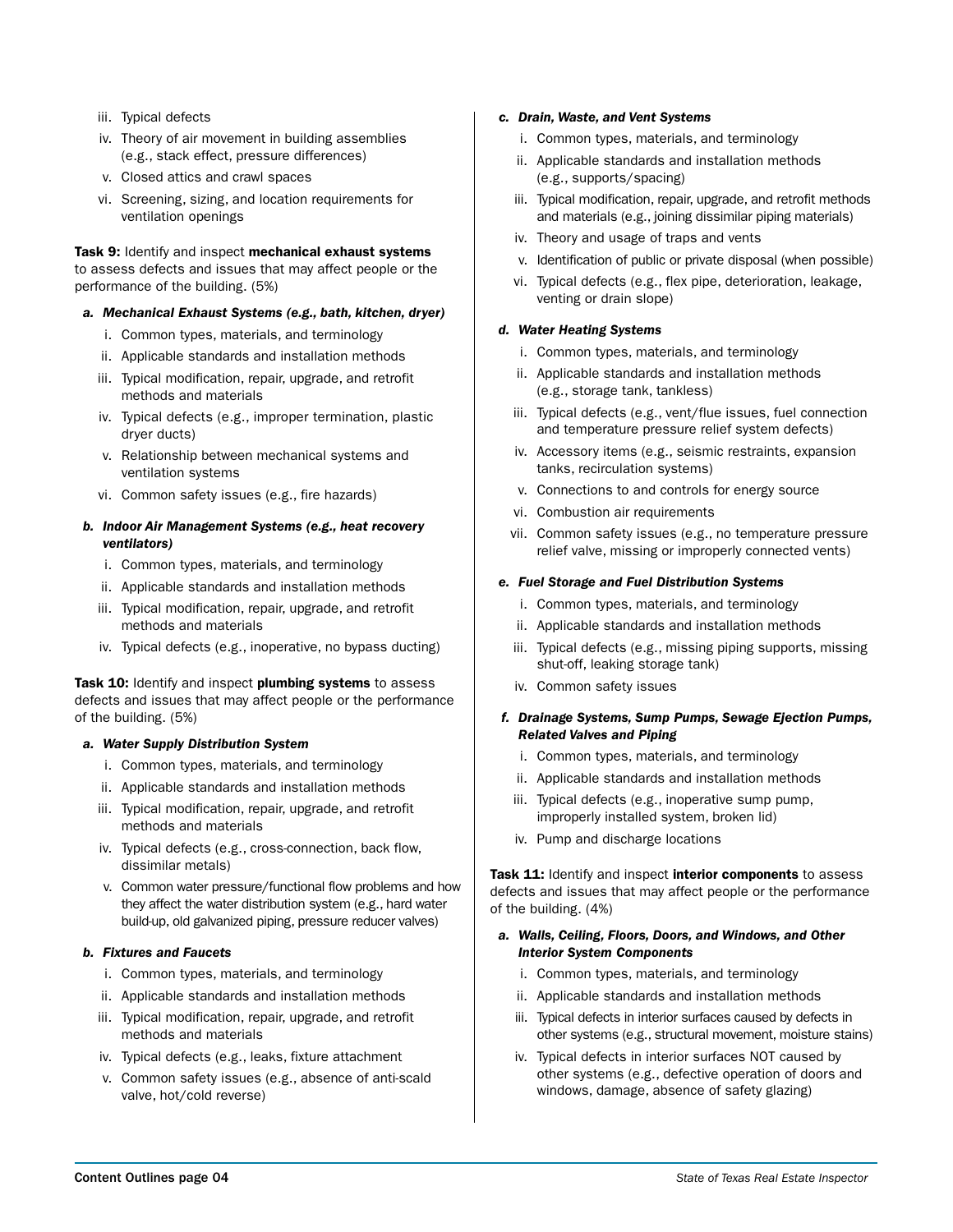- v. Egress requirements (e.g., window security bar release, basement windows, sill height)
- vi. Applicable fire/safety and occupancy separation requirements (e.g., fire walls, fire rated doors, and penetrations)
- vii. Smoke alarms and carbon monoxide alarms

#### *b. Steps, Stairways, Landings, and Railings*

- i. Common types, materials, and terminology
- ii. Applicable standards and installation methods
- iii. Typical defects (e.g., improper riser height and tread depth, baluster spacing, loose guards)
- iv. Common safety issues (e.g., loose treads, missing handrails)

#### *c. Installed Countertops and Cabinets*

- i. Common types, materials, and terminology
- ii. Applicable standards and installation methods
- iii. Typical defects (e.g., damaged components)
- iv. Common safety issues (e.g., improperly secured cabinets and countertops)

#### *d. Smart Homes*

i. Emerging smart home technologies, applications, terminology and operation

#### Task 12: Identify and inspect fireplaces, fuel-burning appliances, and their chimney and vent systems to assess defects and issues that may affect people or the performance

of the building. (6%)

- i. Common manufactured solid-fuel burning fireplaces and solid
- ii. Common manufactured solid-fuel chimney, vent connector, and vent types, materials and terminology
- iii. Common masonry fireplace types, masonry flues, materials, applications, terminology, and installation methods
- iv. Chimney foundation, height, clearance requirements and terminations (e.g., spark arrestors, chimney cap, clearances to combustible materials)
- v. Common gas and liquid-fuel burning appliance types (e.g., vented, direct vent, unvented), vent connector and vent types, materials, and terminology
- vi. Applicable standards and installation methods
- vii. Fuel types, combustion characteristics, and combustion air requirements
- viii. Typical defects (e.g., hearth defects, clearance requirements, smoke chamber and flue issues)
- ix. Operation of equipment, components, and accessories
- x. Common safety issues

#### Task 13: Identify and inspect common permanently installed kitchen appliances for proper condition and operation. (4%)

- i. Applicable standards, installation methods, and terminology
- ii. Basic operation using normal controls
- iii. Typical defects (e. g., inoperative burner, drain loop on dishwasher missing)
- iv. Common safety issues (e.g., absent anti-tip bracket)

#### DOMAIN 2: ANALYSIS OF FINDINGS AND REPORTING (25%)

Task 1: Inform the client what was inspected and describe building systems and components by their distinguishing characteristics (e.g., purpose, type, size, location). (6%)

- i. Minimum information required
- ii. Describing the type of systems and the location of system components

Task 2: Describe inspection methods and limitations in the inspection report to inform the client what was not inspected and why. (4%)

- i. Minimum and critical information required in an inspection report (e.g., environmental factors, inspection safety limitations, inaccessible areas or components)
- ii. Common methods used to inspect particular components (e.g., walk on roof, observe attic or crawl space from hatch)
- iii. Common and emerging test instruments and their proper use for qualitative analysis (e.g., moisture meters, carbon monoxide meters, infrared cameras)

**Task 3:** Describe systems and components inspected that are not functioning properly or are defective. (5%)

- i. Expected service life of building and mechanical components
- ii. Common indicators of potential failure (e.g., rust and corrosion, excessive or unusual noise/ vibration, lack of routine maintenance)
- iii. Common defects and their descriptions
- iv. Common safety issues

Task 4: Describe systems and components in need of further evaluation or action. (5%)

- i. Correct professional or tradesperson required to effect repairs or perform further evaluations
- ii. Relationships between components in the building
- iii. When to immediately inform building occupants of a life-threatening safety hazard (e.g., gas leak, carbon monoxide accumulation, exposed energized wires)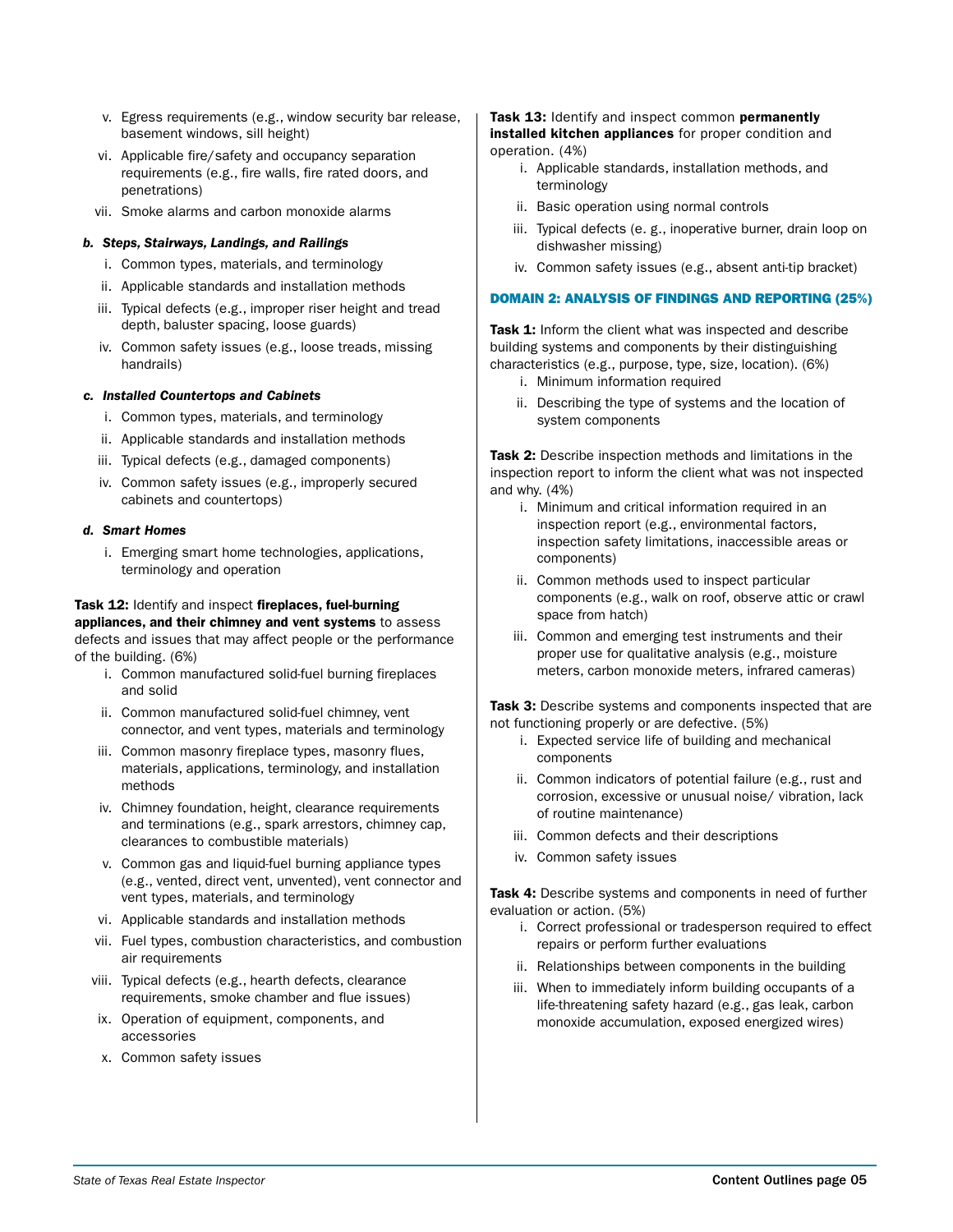Task 5: Describe the implication of defects so that the client understands what could occur if the defects are not corrected. (5%)

- i. Association of related defects or areas where systems interact (e.g., water damaged ceiling with damaged plumbing vent collar above)
- ii. Common defects and their implications

#### DOMAIN 3: PROFESSIONAL RESPONSIBILITIES (12%)

Task 1: Discuss the elements of and obtain a written inspection contract (e.g., scope, limitations, terms of services) with the client or client's representative to establish the rights and responsibilities of the inspector and client. (7%)

- i. Purpose of a contract
- ii. Elements of a contract (e.g., exclusions and limitations, limits of liability, dispute resolution, jurisdictional requirements)
- iii. Timing of delivery and signing of contract

Task 2: Maintain quality, integrity, and objectivity of the inspection process. (5%)

- i. Fundamental legal concepts (e.g., fiduciary and contractual responsibility, negligence, applicable governing regulations)
- ii. Conflicts of interest (e.g., inspector interest in the property, third-party stakeholders with financial interest in the outcome of the inspection
- iii. Types and purpose of financial protection (e.g., general liability, professional errors and omissions, warranties)
- iv. Protection of the client's interest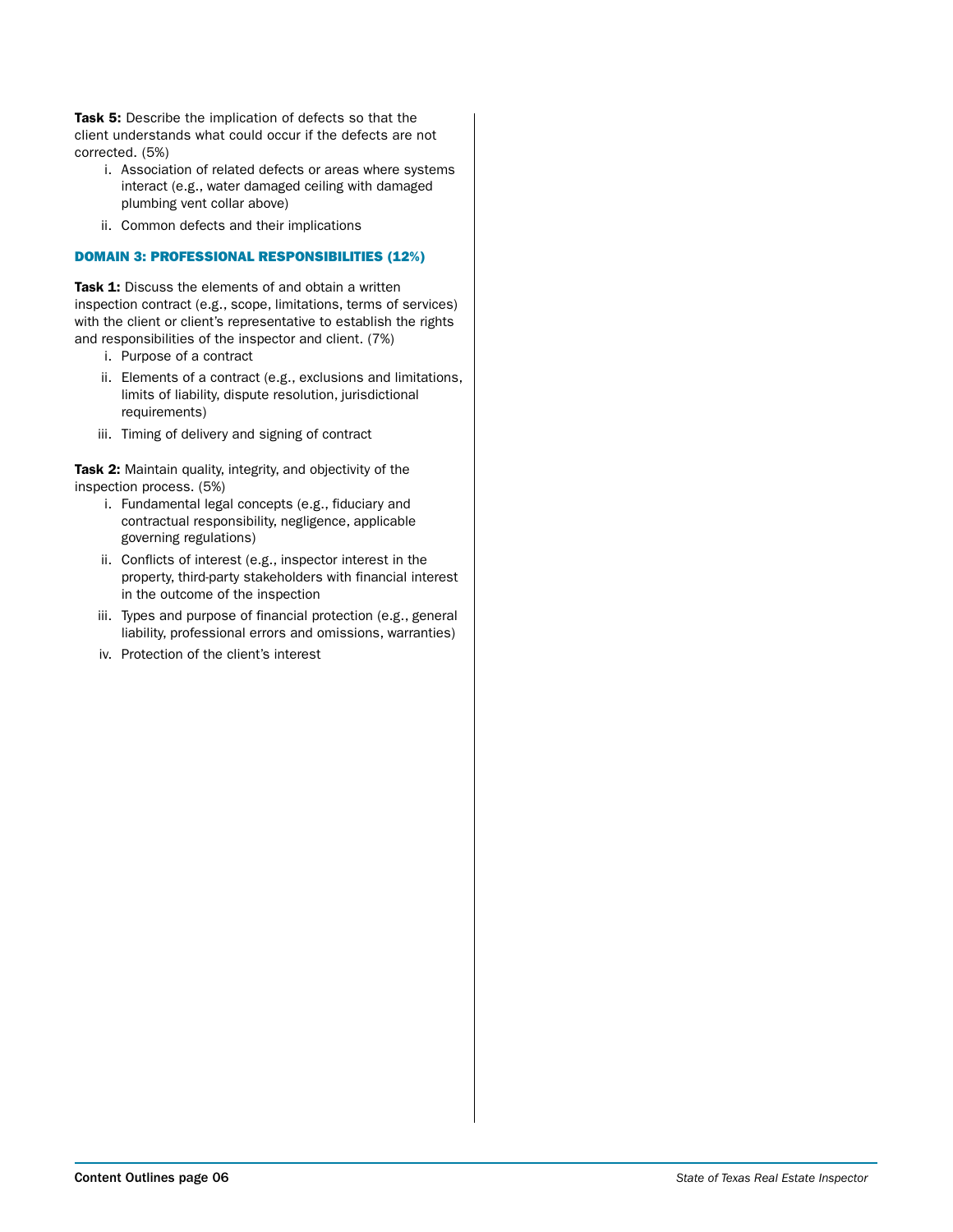# Texas State Law Content Outline for Inspector Examinations

# *Effective Date: September 2, 2014*

The State examination consists of twenty-five (25) scored items for the professional inspector and real estate inspector examinations. Both examinations also contain 5 pretest items. These pretest items are not identified and will not affect a candidate's score in any way. Because pretest items look exactly like scored items, candidates should answer all the items on the examination.

#### I. STRUCTURAL SYSTEMS: TEXAS SOP EXCLUSIONS AND UNIQUE REPORTING REQUIREMENTS (2 ITEMS)

- II. ELECTRICAL SYSTEMS: TEXAS SOP EXCLUSIONS AND UNIQUE REPORTING REQUIREMENTS (3 ITEMS)
- III. MECHANICAL SYSTEMS: TEXAS SOP EXCLUSIONS AND UNIQUE REPORTING REQUIREMENTS (3 ITEMS)
	- A. Heating Ventilation and Air Conditioning Systems
	- B. Plumbing Systems
	- C. Appliances
	- D. Optional Systems

#### IV. LICENSING LAW: CHAPTER 1102, TEXAS OCCUPATIONS CODE (9 ITEMS)

V. GENERAL PROVISIONS: TREC RULES, CHAPTER 535, SUBCHAPTER R – REAL ESTATE INSPECTORS (8 ITEMS)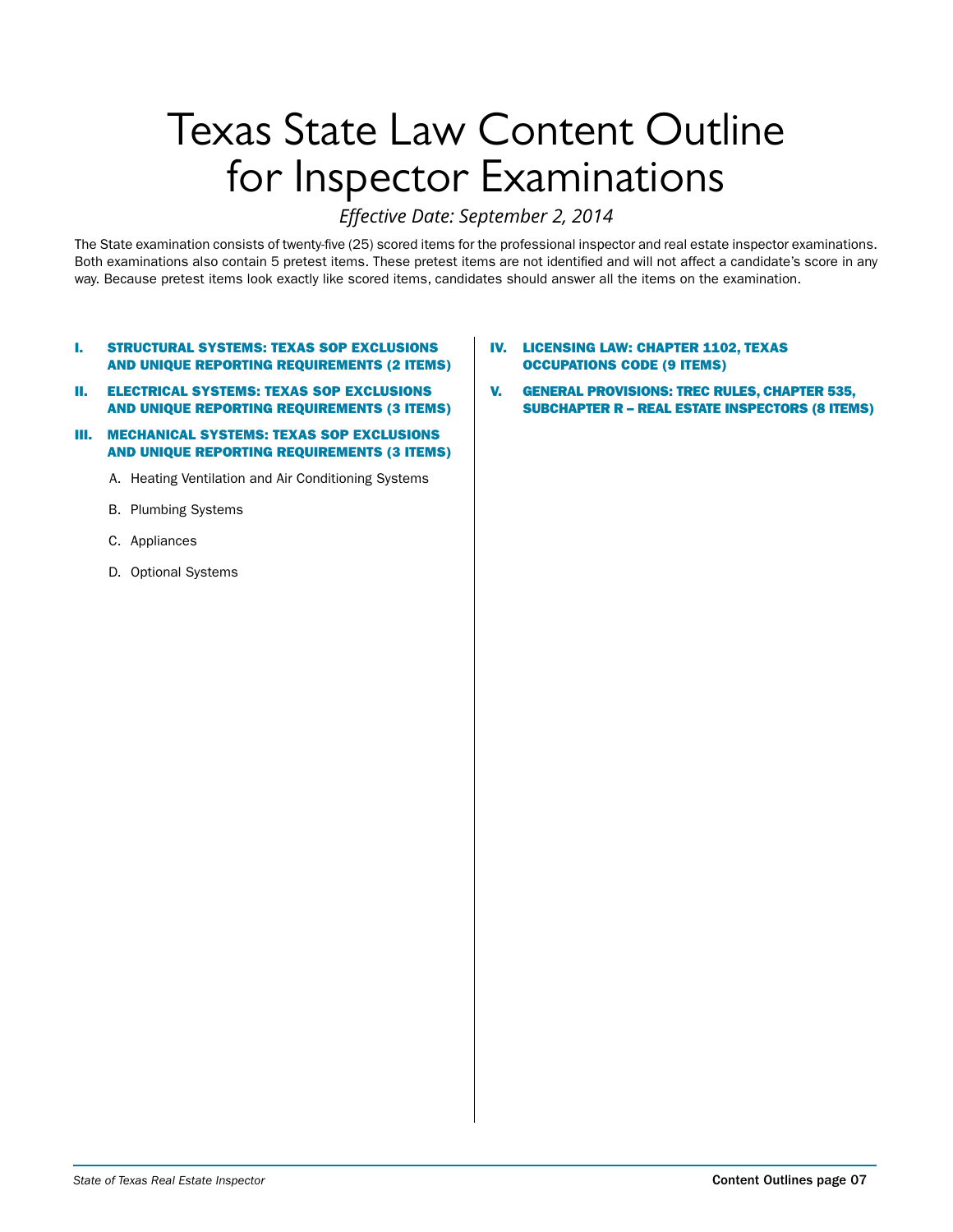Use this form to request that Pearson VUE send a duplicate copy of your score report to you.

# You may request one duplicate score report free of charge.

Please print or type all information on this form and either email or mail your request to Pearson VUE. It is strongly suggested that you email your request to **pearsonvuecustomerservice@pearson.com**; however if you are unable to email, please mail your request to:

Pearson VUE

TEXAS REAL ESTATE INSPECTOR

DUPLICATE SCORE Request

5601 Green Valley Drive

Bloomington, MN 55437

I hereby authorize Pearson VUE to send me at the email address below a duplicate of my score report from the real estate inspector examination.

| Signature            | Date |
|----------------------|------|
|                      |      |
| Name                 |      |
|                      |      |
| <b>Email Address</b> |      |
|                      |      |

If you do not have a valid email address please include your physical mailing address below.

| Address |       |     |
|---------|-------|-----|
|         |       |     |
| City    | State | ZIP |
|         |       |     |

If the above information was different at the time you tested, please indicate original information below.

| Name                                                                                                                                            |              |            |  |
|-------------------------------------------------------------------------------------------------------------------------------------------------|--------------|------------|--|
| Address                                                                                                                                         |              |            |  |
| City                                                                                                                                            | <b>State</b> | <b>ZIP</b> |  |
|                                                                                                                                                 |              |            |  |
| Exam Taken:<br>National Real Estate Inspector<br>National Professional Inspector<br>State Real Estate Inspector<br>State Professional Inspector |              |            |  |
| State in which exam was taken                                                                                                                   | Date Taken   |            |  |
| Date of Birth                                                                                                                                   |              |            |  |
| Licensing Jurisdiction                                                                                                                          |              |            |  |